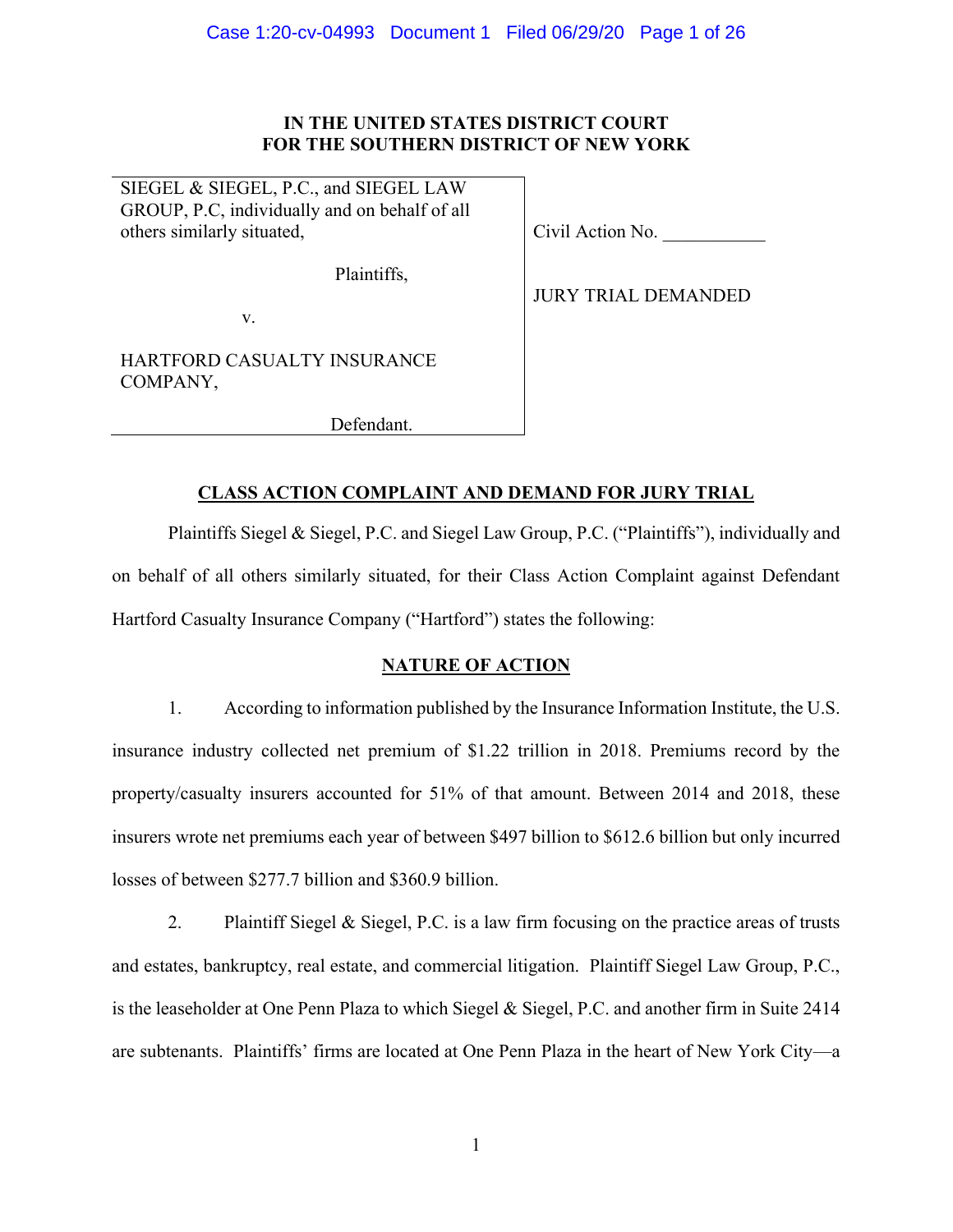### Case 1:20-cv-04993 Document 1 Filed 06/29/20 Page 2 of 26

hotspot for COVID-19. As a result of COVID-19 and Stay at Home Orders (as defined below), Plaintiffs have been forced to greatly reduce, and at times, completely halt its operations.

3. Plaintiffs purchased an all-risk commercial property insurance policy from Hartford to protect it in the event of property loss and business interruption. COVID-19 and the resulting response by state and local governments has caused physical loss of Plaintiffs' property and has interrupted Plaintiffs' business. Yet, as of this date, Hartford has refused to honor its promise to provide the protection that Plaintiffs purchased. Moreover, Plaintiffs are not unique. The insurance industry appears to be taking a uniform approach to the current pandemic: deny coverage even when the policy they drafted and offered to insureds, and the policy paid for by the insureds, does not contain an exclusion for pandemic-related or virus-related losses. Plaintiffs' policy with Hartford is one such policy and exemplifies the broken promise from insurance companies across the country.

4. This is a class action for declaratory judgment and breach of contract arising from Hartford's refusal to pay claims related to COVID-19 as required by their property insurance agreements it sold to Plaintiffs and other businesses.

5. The novel coronavirus, named "severe acute respiratory syndrome coronavirus 2" or "SARS-CoV2", has spread widely and rapidly across the United States. The illness related to SARS-CoV2 is "novel coronavirus disease 2019," commonly abbreviated to "COVID-19."

6. Over 100,000 Americans died of COVID-19 as of the date of this filing, according to the CDC.

7. A growing body of evidence suggests that the virus transmits both through droplets, when someone sneezes and coughs, and aerosols, which are produced by normal breathing.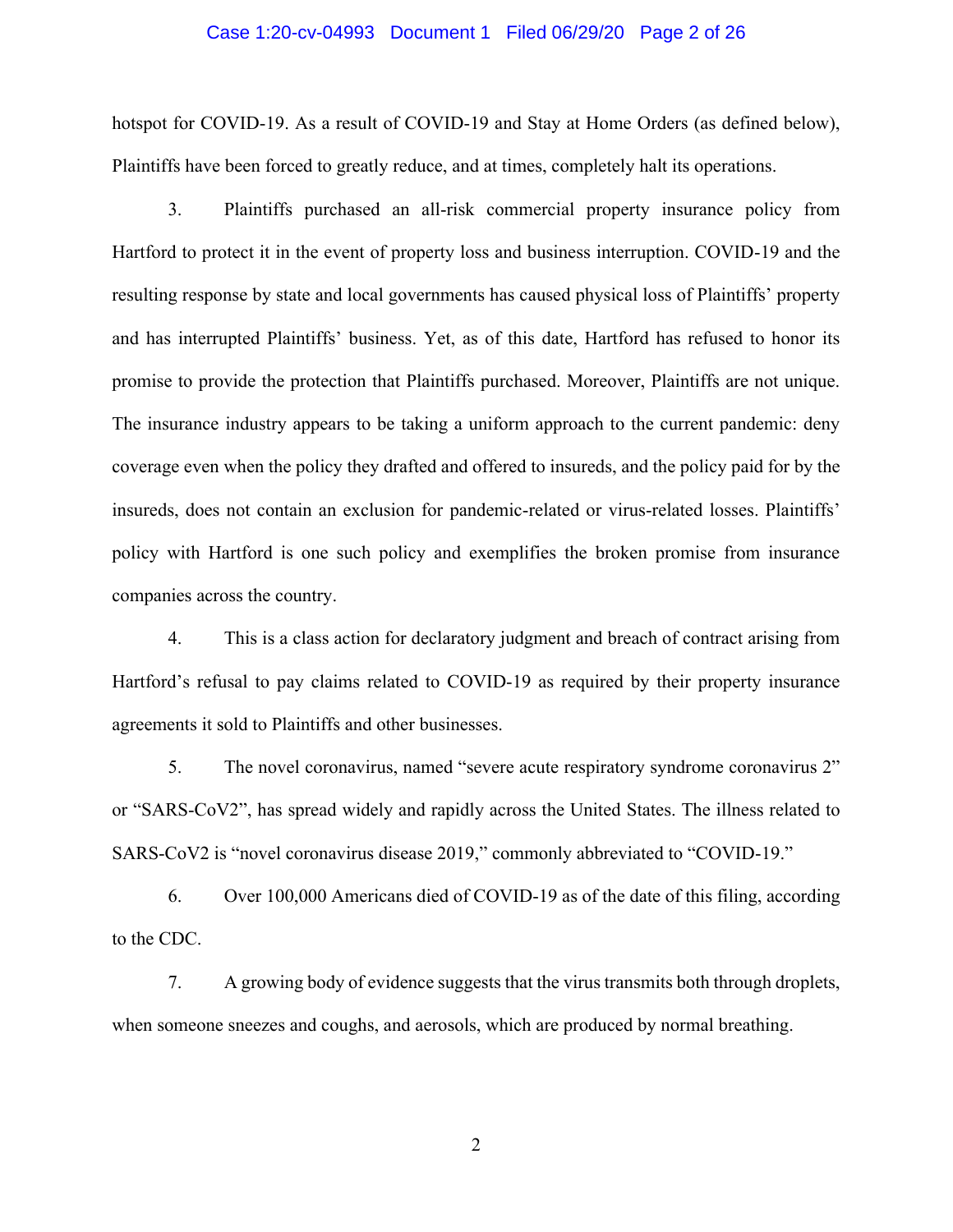### Case 1:20-cv-04993 Document 1 Filed 06/29/20 Page 3 of 26

8. Aerosols are particularly concerning because unlike droplets, which are suspended only for a few seconds, aerosols are water droplets suspended in air and can remain suspended for hours, until gravity ultimately forces them to the nearest surface below.

9. Consequently, aerosols can spread widely through air flow and settle on surfaces hundreds of feet away from any infected individual. Thus, someone not even in the vicinity of an infect person can unknowingly touch an infected surface, later touch their face, and become infected.

10. In an effort to combat the virus and slow the spread of COVID-19, state and local governments across the country imposed directives requiring residents to remain in their homes except to perform certain "essential" activities, like shopping for food, going to see the doctor, or getting fresh air.

11. The state and local directives typically businesses deemed "non-essential" to be closed and in-person work is not permitted. But even businesses classified as "essential" have been severely impacted by the pandemic. For example, "essential" businesses have had to increase the frequency of cleaning, reduce hours, and install new protective barriers between employee and customer, limit the number of customers allowed on the premises and provide personal protective equipment to its workforce. But even with those precautions, many such business have had great difficulty retaining employees who fear becoming infected at work.

12. Plaintiffs' law firms are located in New York City.

13. The City of New York, New York and the State of New York have issued stay-athome orders (hereinafter, "Stay at Home Orders"). Although these Stay at Home Orders have been relaxed to some limited extent, some restrictions remain in effect and continue to cause the suspension of non-essential and essential businesses.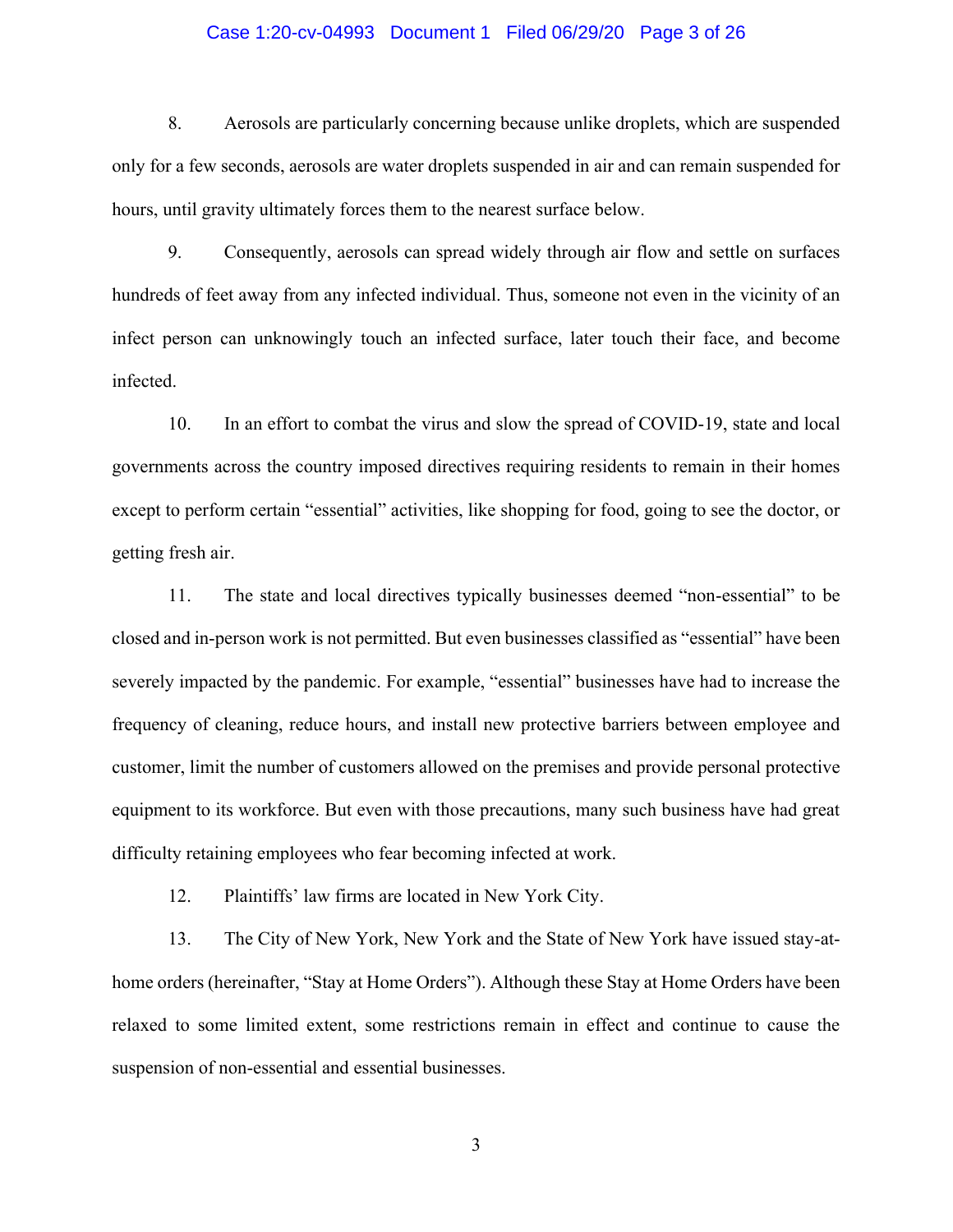### Case 1:20-cv-04993 Document 1 Filed 06/29/20 Page 4 of 26

14. The Stay at Home Orders and the transmission of COVID-19 have had a devasting effect on Plaintiffs' business. Because of the Stay at Home Orders and the transmission of COVID-19, Plaintiffs have had to shut down their law firm.

15. Plaintiffs' premises have been designated by county and state orders as affected with COVID-19. In fact, there have been multiple confirmed cases of COVID-19 within the building in which Plaintiffs operate their law firm. Plaintiffs have suffered loss of or damage to property under the meaning of the policy. Public ingress and egress to the property is currently precluded or substantially limited due to the Stay at Home Orders and it has been infected with COVID-19. Plaintiffs have suffered direct physical loss to the property.

16. According to the World Health Organization ("WHO"), the incubation period for the coronavirus is at least 14 days.

17. The New England Journal of Medicine reports the first reported case in the United States was on January 20, 2020 in the State of Washington<sup>1</sup>—weeks earlier than previously reported, suggesting that the virus has been circulated in the United States far longer than previously assumed. It is likely customers, employees, and/or other visitors to the insured property over the last two-and-a-half months were infected with the coronavirus and thereby infected the insured property with the coronavirus.

18. The transmission of COVID-19 and the Stay at Home Orders have otherwise affected Plaintiffs or other Class members' business. For example, customers cannot access the property due to the Stay at Home Orders. Suppliers have also been similarly restricted by the pandemic.

<sup>1</sup> https://www.nejm.org/doi/full/10.1056/NEJMoa2001191 (last accessed April 29, 2020)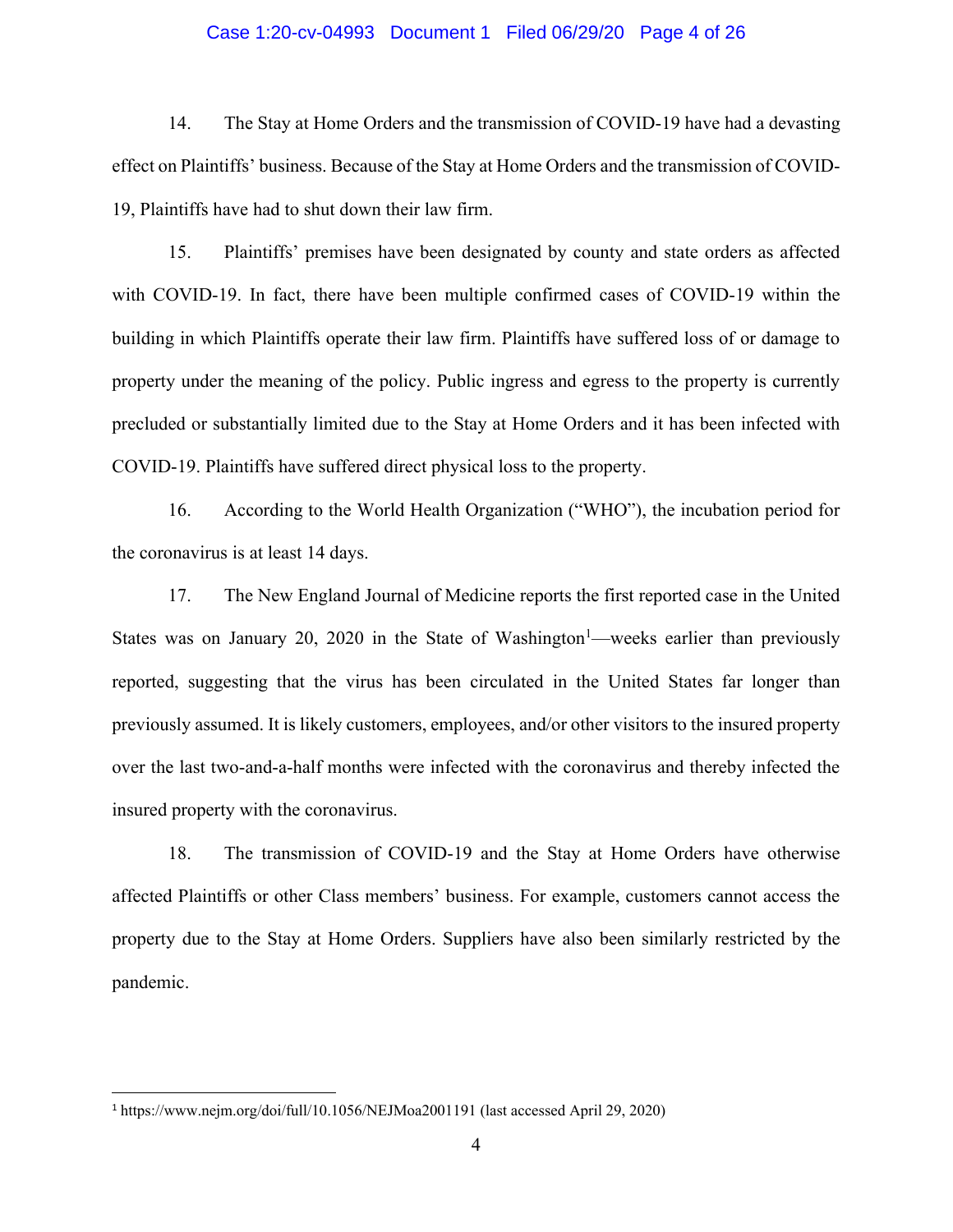### Case 1:20-cv-04993 Document 1 Filed 06/29/20 Page 5 of 26

19. But Plaintiffs, like countless other businesses, prepared for an unexpected event like the COVID-19 pandemic. Specifically, they purchased property insurance from Hartford, bearing Policy No. 65 SBA RZ9768 DX (the "Policy"). Attached hereto as Exhibit "A" is a true and correct copy of the Policy.

20. The Policy is comprised of a number of forms and endorsements that define the scope of coverage. Upon information and belief, the forms and endorsements used in the Policy are materially the same as those policies held by the members of the proposed class.

21. The Policy is an all-risk policy, meaning it covers all losses to Covered Property unless specifically excluded. The term "loss" is not defined by the Policy.

22. As set forth below, the Policy also provides coverage for:

a. Losses sustained due to the necessary suspension of operations ("Business Income" coverage) (Exhibit A, p. 38);

b. Expenses incurred to minimize the suspension of business ("Extra Expense" coverage) (Exhibit A, p. 38);

c. Interruption of business caused by an order from a civil authority ("Civil Authority" coverage) (Exhibit A, p. 39); and

d. Expenses necessary to protect Covered Property from further damage in the event of a loss ("Sue and Labor" coverage) (Exhibit A, p. 48).

23. The Policy defines "suspension" to include the "slowdown or cessation of your business activities[.]"

24. In addition, the Policy requires Plaintiffs to "protect Covered Property from further damage[.]"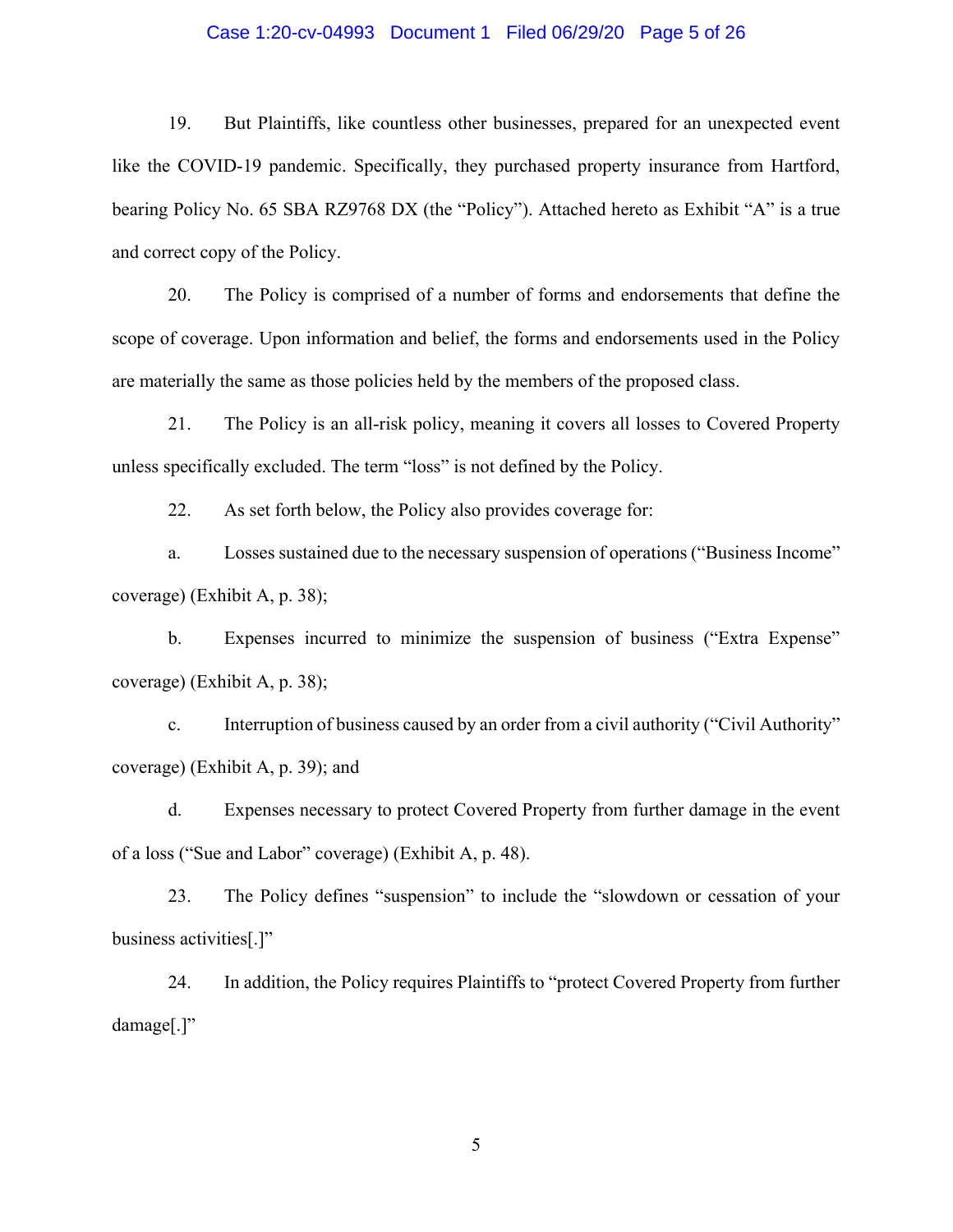### Case 1:20-cv-04993 Document 1 Filed 06/29/20 Page 6 of 26

25. On or about March 20, 2020, Plaintiffs notified Hartford of a loss covered by the Policy, seeking coverage related to COVID-19.

26. On April 14, 2020, Hartford denied Plaintiffs' claim.

27. As Hartford denial of Plaintiffs' claim illustrates, Hartford has uniformly refused to pay its insureds under its standard policy for losses related to COVID-19. Hartford is in breach of its obligations by refusing to provide coverage and pay the claim.

28. Hartford has caused material harm to Plaintiffs and the proposed class by refusing coverage under the Policy.

### **PARTIES**

29. Plaintiff Siegel & Siegel, P.C. is a New York professional corporation with its principal place of business in New York, New York.

30. Plaintiff Siegel Law Group, P.C. is a New York professional corporation with its principal place of business in New York, New York.

31. Defendant Hartford Casualty Insurance Company is an Indiana corporation with its principal place of business in Hartford, Connecticut.

### **JURISDICTION AND VENUE**

32. Jurisdiction is proper in this Court pursuant to 28 U.S.C. § 1332(d)(2) because this is a class action in which at least one member of the class is a citizen of a state different from Hartford, the amount in controversy exceeds \$5 million exclusive of interest and costs, and the proposed class contains more than 100 members.

33. Venue is proper in this Court pursuant to 28 U.S.C. § 1391 because a substantial portion of the events giving rise to Plaintiffs' cause of action occurred in this judicial district and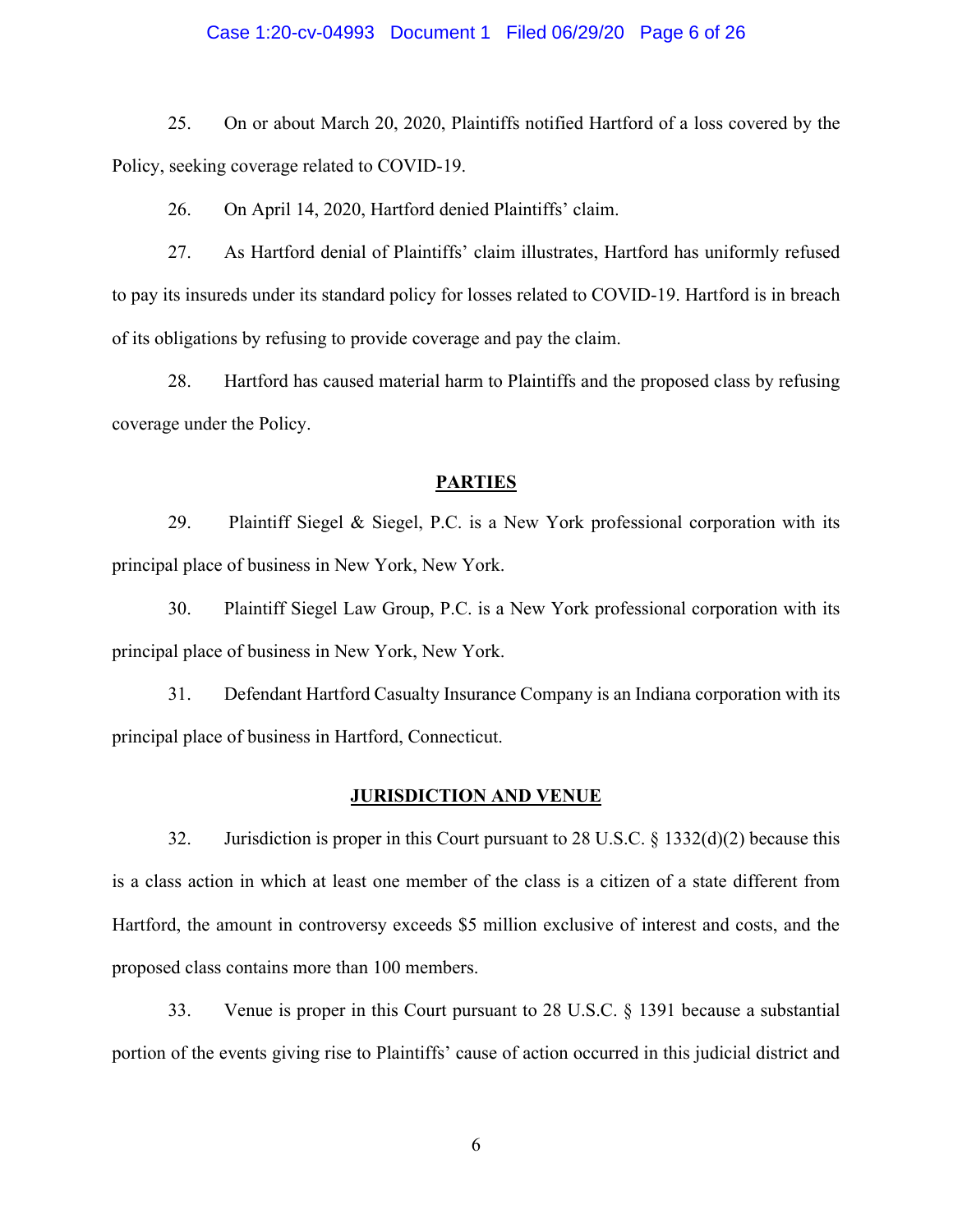### Case 1:20-cv-04993 Document 1 Filed 06/29/20 Page 7 of 26

division. The Policy at issue covers Plaintiffs' offices located in New York County and Hartford issued the Policy with New York endorsements.

### **FACTUAL BACKGROUND**

34. COVID-19 and the Stay at Home Orders forced Plaintiffs to close their law firm.

35. Effective 8:00 p.m. on March 17, 2020, the Mayor of the City of New York issued an Emergency Executive Order No. 101, which order suspended the procurement of goods, services or construction unless an agency head determines such procurement is necessary to respond to the emergency.<sup>2</sup>

36. Effective 8:00 p.m. on March 22, 2020, the Governor of New York ordered all nonessential businesses to close and all non-essential members of the workforce must stay home.<sup>3</sup>

37. After these Stay at Home Orders were issued, Plaintiffs requested that their legal services be deemed essential and necessary. However, on March 26, 2020, Plaintiffs were specifically designated by the State of New York as a 100% non-essential business and therefore had to close the law firm and could not access the law firm premises.

38. Furthermore, multiple individuals with confirmed cases of COVID-19 entered the building in which Plaintiffs' law firm is located.

39. Although certain aspects of these Stay at Home Orders have been lifted, Plaintiffs are still subject to restrictions on their ability to operate.

40. At least 42 states and countless local governments issued substantially similar directives. The purposes of these orders were to mitigate and slow the spread and impact of COVID-19.

<sup>2</sup> https://www1.nyc.gov/assets/home/downloads/pdf/executive-orders/2020/eeo-101.pdf

<sup>3</sup> https://www.governor.ny.gov/sites/governor.ny.gov/files/atoms/files/EO\_202.8.pdf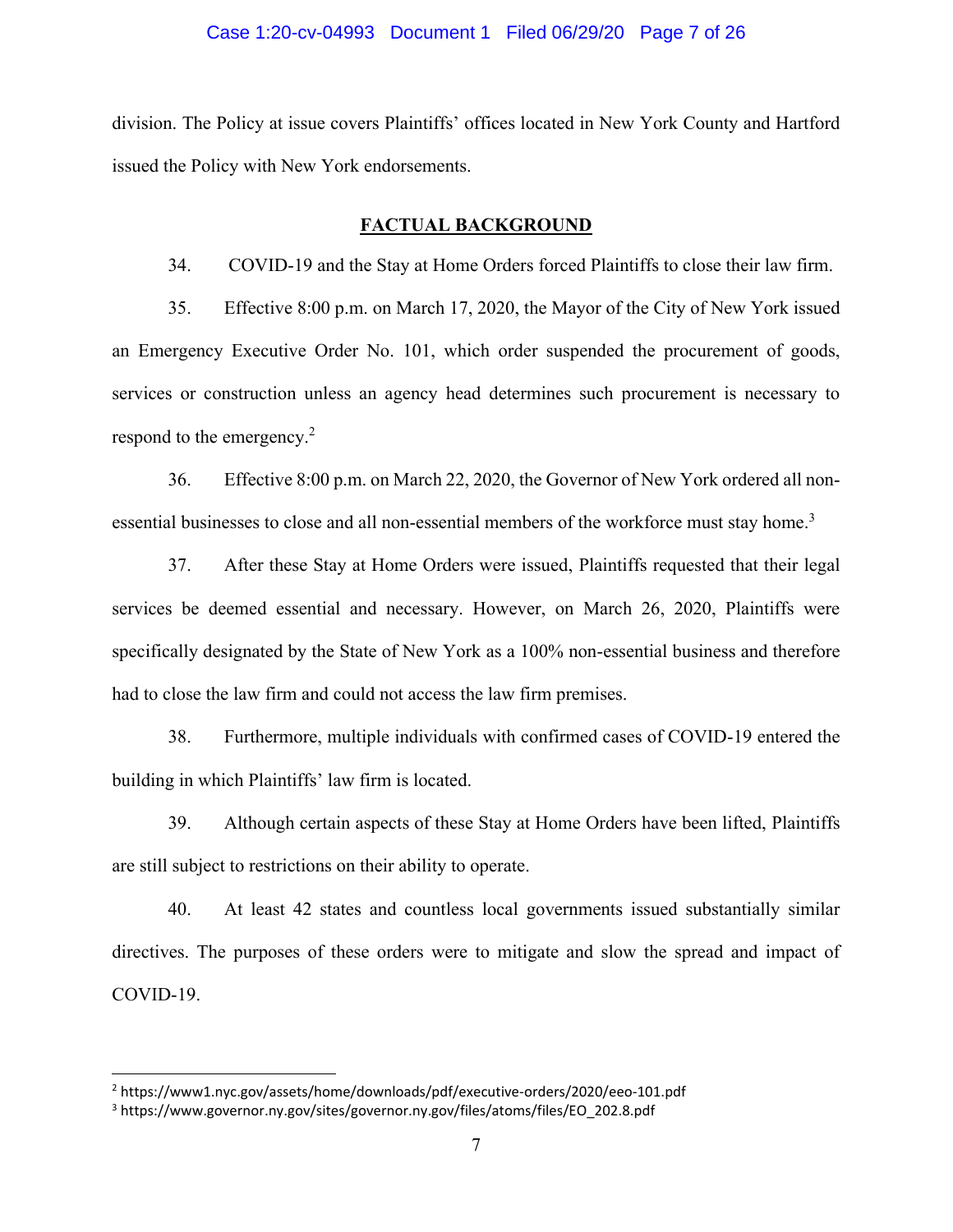#### Case 1:20-cv-04993 Document 1 Filed 06/29/20 Page 8 of 26

41. The Stay at Home Orders explicitly required that Plaintiffs close their business operations. And Plaintiffs lawfully complied with these Orders and closed its business.

42. According to the Center for Disease Control ("CDC"), everyone is at risk of getting COVID-19. The virus can spread by respiratory droplets when an infected person coughs, sneezes, or talks. A person can become infected from respiratory droplets or potentially by touching a surface or object that has the virus on it and then by touching the mouth, nose, or eyes.<sup>4</sup> According to studies, the virus can live on surfaces for several days if not longer.<sup>5</sup>

43. In addition, some scientific publications have reported finding COVID-19 in the air. The New England Journal of Medicine reported finding that experimentally produced aerosols containing the virus remained infectious in tissue-culture assays, with only a slight reduction in infectivity during a 3-hour period of observations. "Aerosols from infected persons may therefore pose an inhalation threat even at considerable distances and in enclosed spaces…"<sup>6</sup>

44. A consensus appears to be emerging that COVID-19 can also travel through the air via aerosols. For example, aerosol scientist Lidia Morawska of the Queensland University of Technology in Brisbane, Australia told *Nature* that, "In the minds of scientists working on this, there's absolutely no doubt that the virus spreads in the air. This is a no-brainer."<sup>7</sup>

45. An April 2020 study published in the journal *Emerging Infectious Diseases* found a wide distribution of COVID-19 on surfaces and in the air about *13 feet* from patients in two hospital wards in Wuhan, China, leading the authors to conclude that the virus spreads in aerosols in addition to large respiratory droplets. The investigators found evidence of the virus in swabs of

<sup>4</sup> https://www.cdc.gov/coronavirus/2019-ncov/downloads/2019-ncov-factsheet.pdf

<sup>5</sup> https://www.cdc.gov/coronavirus/2019-ncov/downloads/2019-ncov-factsheet.pdf

<sup>6</sup> https://www.nejm.org/doi/full/10.1056/NEJMc2009324

<sup>7</sup> https://www.nature.com/articles/d41586-020-00974-w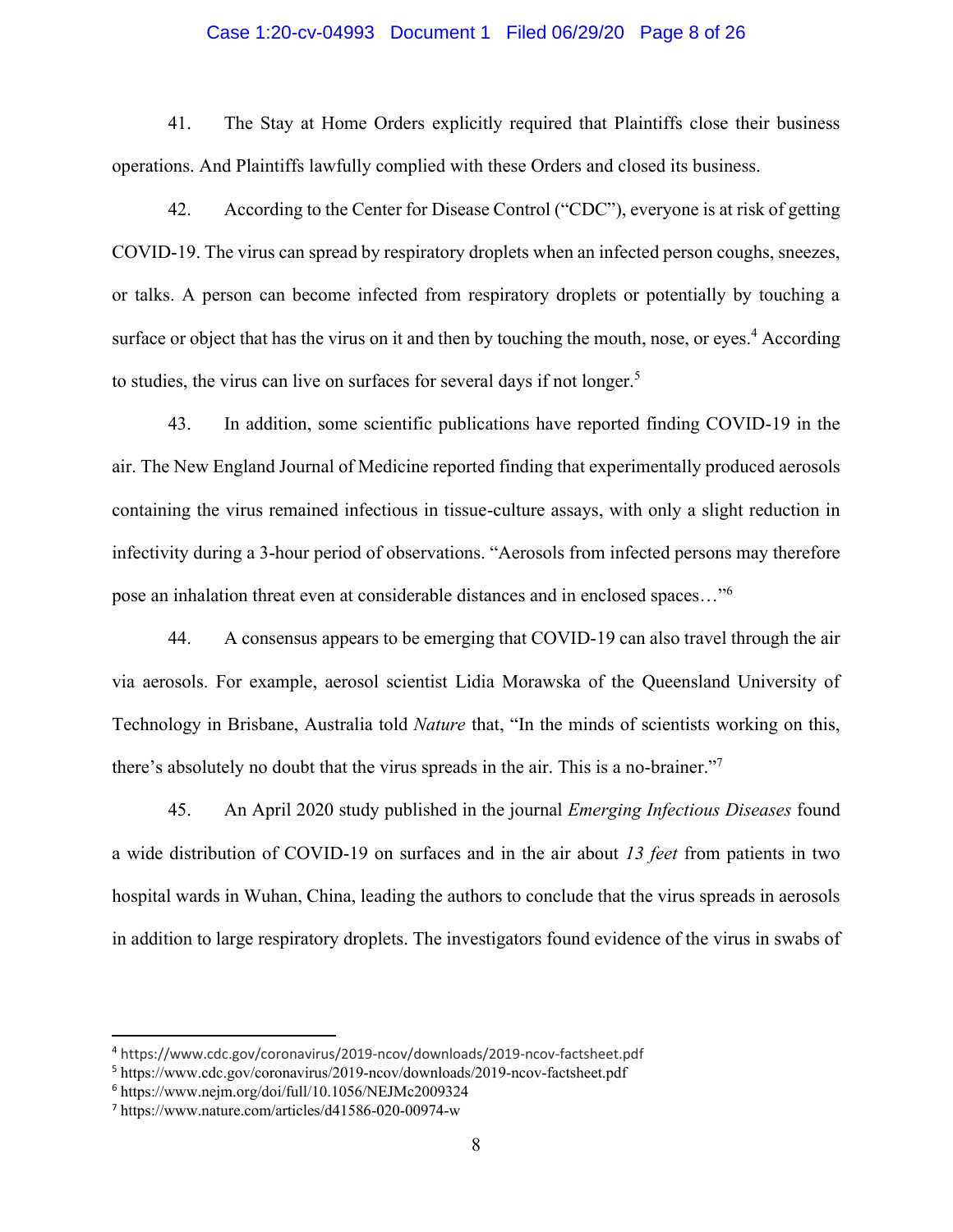### Case 1:20-cv-04993 Document 1 Filed 06/29/20 Page 9 of 26

floors, computer mice, trash bins, bed handrails, patients' face masks, health workers' personal protective equipment, and air vents.<sup>8</sup>

46. The authors surmised that the high rate of positivity for floors samples in the hospital strongly suggest that droplets fall to the ground and then are spread via patients' shoes. For example, every sample tested from the pharmacy floor tested positive for COVID-19 even though no patients were housed there.<sup>9</sup>

47. Another study conducted in Wuhan indicates that staff movement, floor cleaning, and the removal of personal protective equipment could transmit the virus through the resuspension of virus-contaminated aerosols.<sup>10</sup>

48. Kimberly Prather, an aerosol chemist at the University of California, San Diego told *Science* magazine: "I'm relieved to see aerosolization is accepted. This added airborne pathway helps explain why it is spreading so fast."<sup>11</sup>

49. Aerosol particles are held in the air by physical and chemical forces. The suspended particles remain for *hours or more*, depending on factors such as heat and humidity. If virus particles can be suspended in air for more than a few seconds, like, for instance, the measles virus can, then anyone passing through could become infected by a pathogenic aerosol cloud. And the virus can travel long distances and land on surfaces, only to be stirred back up into the air later by cleaning or other disturbances.

50. The SARS virus that caused a 2003 epidemic is a coronavirus and is similar to COVID-19 (technically named SARS-CoV-2). As a result, the behavior of SARS during the 2003 epidemic provided evidence about any aerosol risk from COVID-19.

<sup>8</sup> https://www.cidrap.umn.edu/news-perspective/2020/04/study-finds-evidence-covid-19-air-hospital-surfaces

<sup>9</sup> https://www.cidrap.umn.edu/news-perspective/2020/04/study-finds-evidence-covid-19-air-hospital-surfaces <sup>10</sup> https://www.biorxiv.org/content/10.1101/2020.03.08.982637v1

<sup>11</sup> https://www.sciencemag.org/news/2020/04/you-may-be-able-spread-coronavirus-just-breathing-new-report-finds#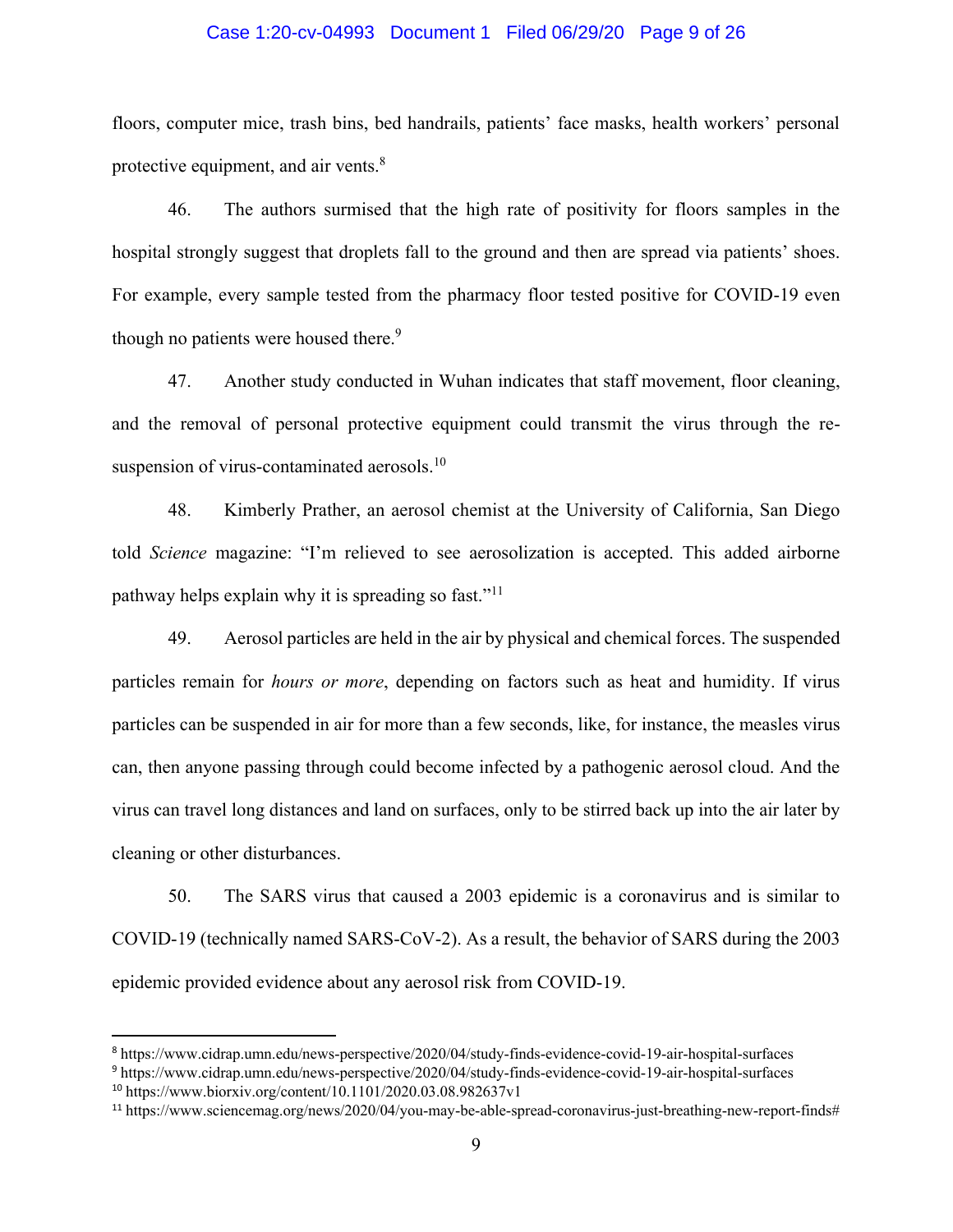### Case 1:20-cv-04993 Document 1 Filed 06/29/20 Page 10 of 26

51. A 2014 analysis published in the journal *Clinical Infectious Diseases* investigated a seemingly puzzling outbreak in a Hong Kong apartment complex whose residents had not been in close contact with each other.<sup>12</sup> The study found that "airborne spread was the most likely explanation, and the SARS coronavirus could have spread over a distance of 200 meters," or about 600 feet. $13$ 

52. The implications of airborne spread of the virus are extremely serious. Airborne spread means that the virus can travel long distances from any infected person. It can then infect someone who unknowingly walks through a pathogenic cloud. It can also infect someone by settling on a physical surface, which someone touches and later becomes infected. And regardless of the transmission method, the evidence suggests that COVID-19 can be transmitted by shoes even once it reaches the ground.

53. State and local governments have determined that without the Stay at Home Orders, COVID-19 could spread rampant throughout the community.

54. The Orders in and around Plaintiffs' place of business also explicitly acknowledge that COVID-19 causes direct physical damage and loss to property. For example, the City of New York Order explicitly stated that COVID-19 "is causing property loss and damage.]"<sup>14</sup>

55. In order to protect themselves against risks like COVID-19, Plaintiffs purchased the Policy from Hartford. The Policy was in effect at the time of the outbreak and remains in effect today. Plaintiffs paid all premiums required by the Policy.

56. Plaintiffs are the Named Insured under the Policy, which remains in force.

57. Hartford is the effective and liable insurer of the Policy, and policies meeting the

<sup>12</sup> https://academic.oup.com/cid/article/58/5/683/365793

 $13$  *Id.* 

<sup>14</sup> https://www1.nyc.gov/assets/home/downloads/pdf/executive-orders/2020/eeo-101.pdf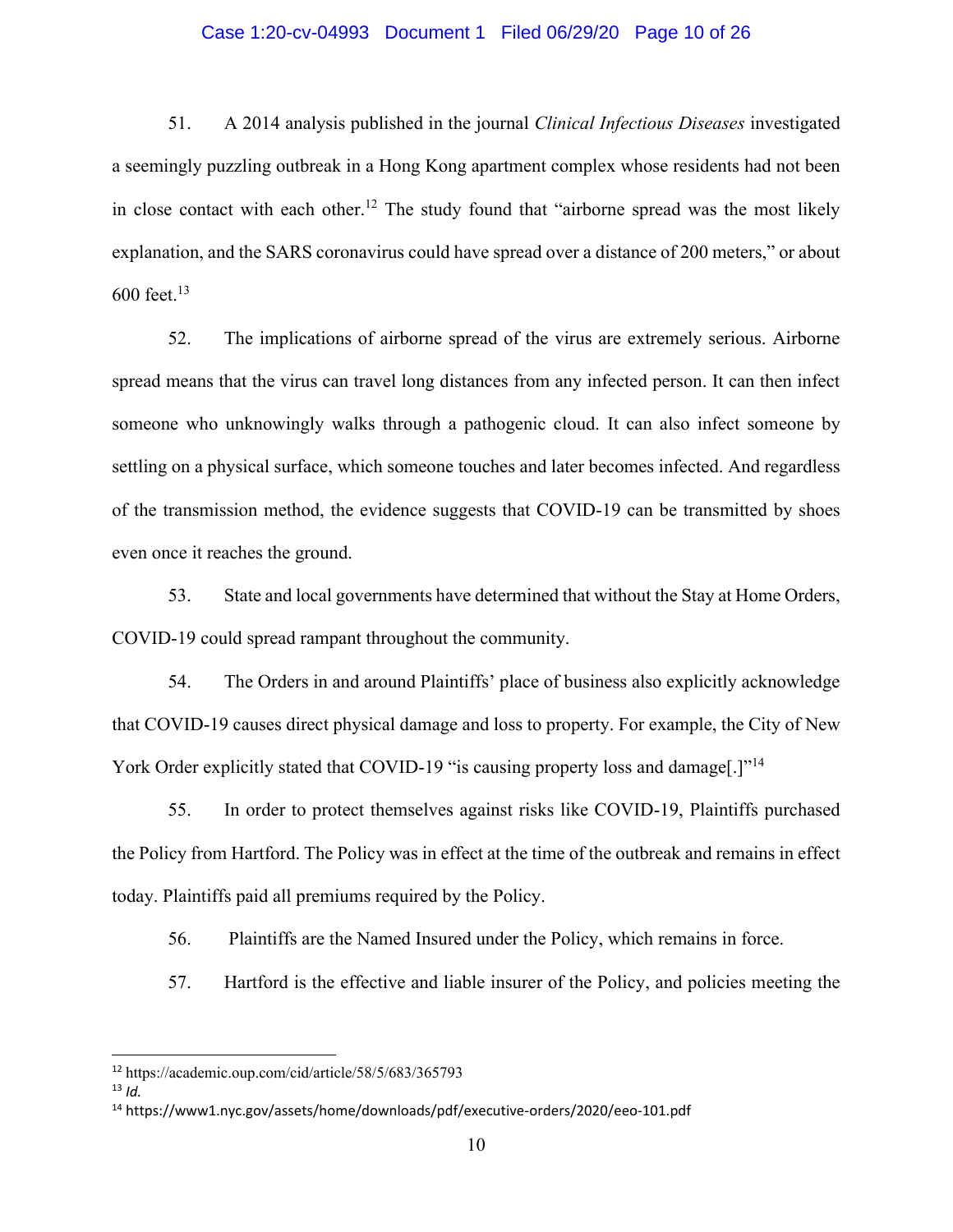### Case 1:20-cv-04993 Document 1 Filed 06/29/20 Page 11 of 26

class definition.

58. Generally, under property insurance policies like those issued by Hartford to Plaintiffs and class members, the insuring agreements provide coverage for all risks of physical loss or damage to property, unless specifically excluded.

59. The Policy is an all-risk policy, meaning it covers all losses to Covered Property unless specifically excluded.

60. The Policy does not exclude or limit coverage for losses from viruses or communicable diseases like COVID-19. Nor does it contain a pandemic-exclusion clause.

61. The risk of a virus like COVID-19 was foreseeable to, if not foreseen by, insurance companies like Hartford. The Insurance Services Office ("ISO"), an organization that provides policy writing services to insurers, has recognized for years that a virus can constitute physical damage to property. Specifically, in 2006, it announced the submission of an exclusion of loss "due to disease-causing agents such as viruses and bacteria."

62. In connection with circulating the virus exclusion, ISO sent the following statement to state insurance regulators:

Disease-causing agents may render a product impure (change its quality or substance) or enable the spread of disease by their presence on interior building surfaces or the surfaces of personal property. When disease-causing viral or bacterial contamination occurs, potential claims involve the cost of replacement of property (for example, the milk), cost of decontamination (for example, interior building surfaces), and business interruption (time element) losses. Although building and personal property could arguably become contaminated (often temporarily) by such viruses and bacteria, the nature of the property itself would have a bearing on whether there is actual property damage. An allegation of property damage may be a point of disagreement in a particular case.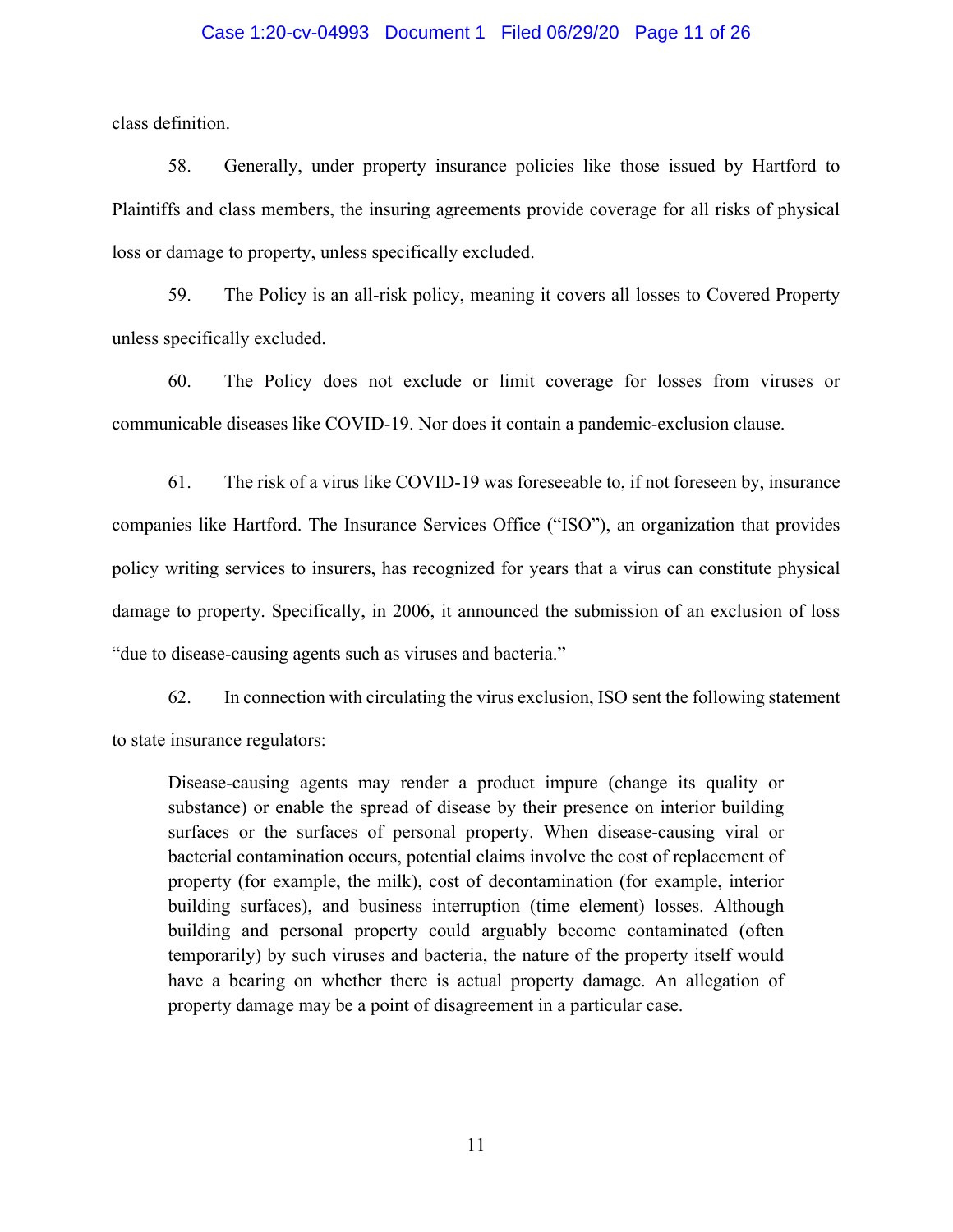### Case 1:20-cv-04993 Document 1 Filed 06/29/20 Page 12 of 26

63. Despite the availability of a specific exclusion for viruses, Plaintiffs' Policy contains no such exclusion. Nor does Plaintiffs' Policy contain an exclusion for "pandemics," "communicable disease" or anything similar.

64. Because damage due to viruses constitute physical damage and loss under the Policy and the Stay at Home Orders caused Plaintiffs to cease their operations. Plaintiffs' losses are covered under the Policy.

65. The Policy provides coverage for several different types of losses arising from COVID-19 that are relevant here through specific Coverage Extensions.

66. Hartford is obligated to pay for actual loss of **"Business Income"** sustained due to the necessary suspension of operations caused by direct physical loss or damage. Exhibit A at 38. "Business Income" means net income (net profit or loss before income taxes) that would have been earned or incurred in the absence of loss as well as continuing normal operating expenses, including payroll. *Id.* at 38. Coverage lasts during the "period of restoration" – beginning at the time of the direct loss and running through the earlier of the date the property is repaired or resumed at a new permanent location. *Id.* at 38, 52-53. A "partial or complete cessation" of business activities constitutes a "suspension" under the Policy. *Id.* at 38. Plaintiffs have suffered lost Business Income because they have suspended operations of their business due to COVID-19.

67. Hartford also agreed to pay for **"Extra Expense."** Exhibit A at 38. "Extra expense" means "necessary expenses you incur due to partial or total 'interruption of business' resulting directly from 'loss' or damage to property[.]" *Id.* Plaintiffs have suffered extra expenses because it has suspended operations due to COVID-19 to prevent physical damages to the premises by the presence or proliferation of the virus and the physical harm it could cause persons present there.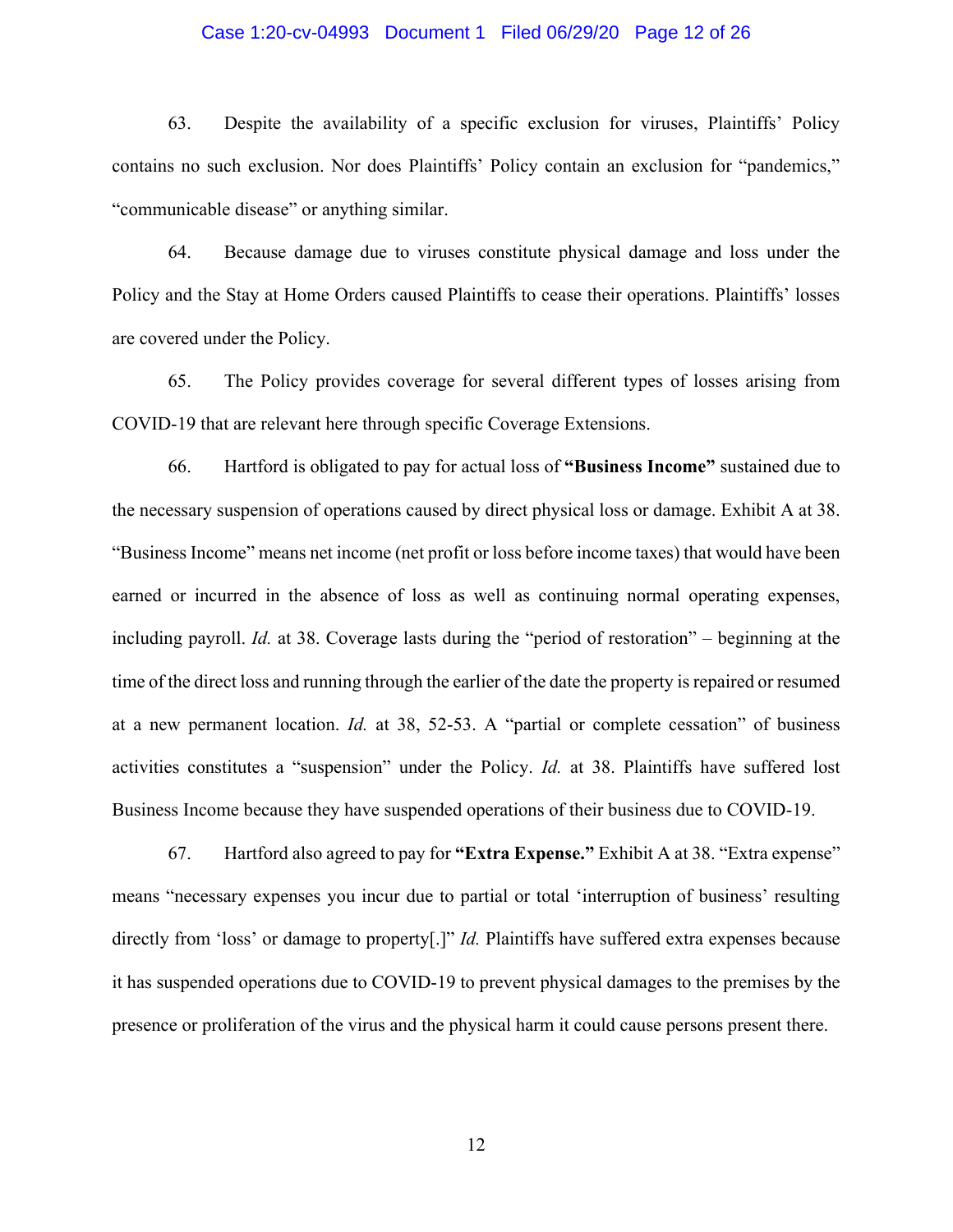#### Case 1:20-cv-04993 Document 1 Filed 06/29/20 Page 13 of 26

68. Hartford also agreed to provide coverage from an interruption to business caused by an order from **"Civil Authority."** Exhibit A at 39. Specifically, Hartford agreed to "pay for the actual loss of 'income' you sustain and necessary 'extra expense' caused by action of civil authority that prohibits access to the premises" due to physical damage to property near the premises, the civil authority prohibits access to the premises" due to physical damage to property near the premises, the civil authority prohibits access to property immediately surrounding the damaged property, the premises is within the prohibited area, and the civil authority is taken in response to dangerous physical conditions." *Id.* Access has been restricted to premises described in the Declarations due to the presence and/or threat of COVID-19 in the immediate surrounding areas and related Stay-at-Home Orders.

69. Finally, the Policy also provides **"Sue and Labor"** coverage, which requires the insured to "[p]rotect property from further damage" and, "if necessary for property protection, make reasonable repairs and keep a record of all repair costs." Exhibit A at 48. Plaintiffs have taken such steps by, for example, complying with the Stay at Home Orders.

70. Losses caused by COVID-19 and the related state and local Stay at Home Orders triggered these provisions of Plaintiffs' Policy. Specifically, Plaintiffs' operations have been suspended, and it has lost revenue and business opportunities because it has been unable to open its retail locations and serve customers and potential customers.

71. Plaintiffs submitted a claim to Hartford for coverage under the Policy, but Hartford has denied Plaintiffs' claim.

72. Hartford's denial letter stated, in pertinent part:

As we understand the facts of your loss, one or more people who were suspected confirmed to be infected with the coronavirus were at your business premises. You then closed and/or cleaned that location to prevent the further spread of the virus to other people. This suspected contamination with the virus is not direct physical loss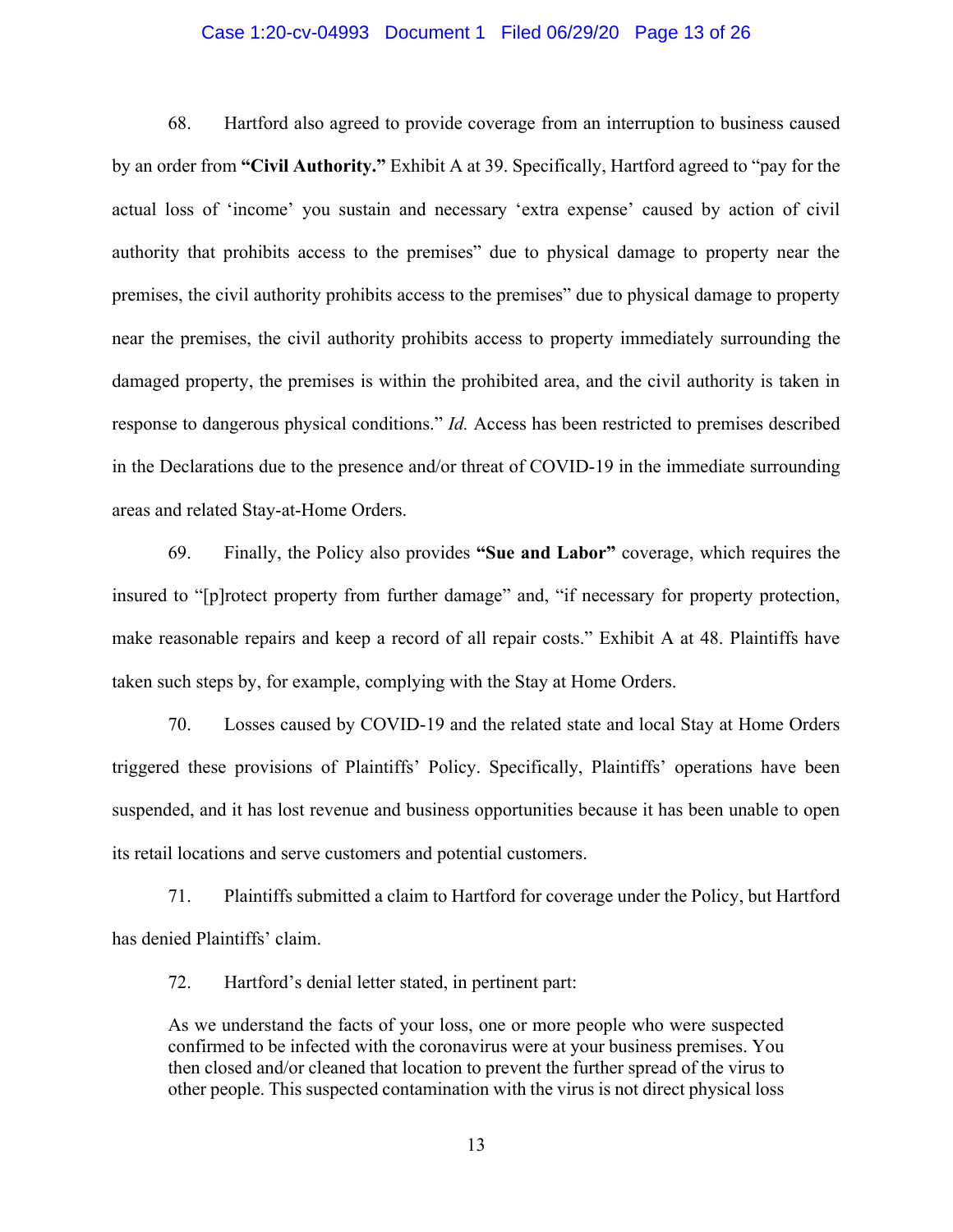or damage to property. You understandably took this action to protect other people from the virus. Additionally, it is our understanding that your business premises have remained closed due to the government orders to close most businesses in your area. Unfortunately, that does not trigger insurance coverage under your property policy.

# **CLASS ACTION ALLEGATIONS**

73. Pursuant to Federal Rules of Civil Procedure 23(a), 23(b)(1), 23(b)(2), 23(b)(3) and/or 23(c)(4), Plaintiffs bring this action on behalf of itself and all others similarly situated, and seeks to represent the following nationwide classes:

- a. **Nationwide Declaratory Judgment and Injunctive Class.** All businesses subject to a Stay at Home Order that are covered by one of Hartford's policies which contains **Business Income, Extra Expense, Civil Authority,** and/or **Sue and**  Labor coverage on terms similar to Plaintiffs' Policy ("Policies") which were in effect during the COVID-19 pandemic.
- b. **Nationwide Breach Class.** All policyholders of Hartford who made a claim and were denied coverage under one of Hartford's Policies due to COVID-19.
- c. **New York Subclass.** All policyholders who purchased one of Hartford's Policies in New York and were denied coverage due to COVID-19.

Excluded from the Class is Hartford, any entity in which Hartford has a controlling interest, any of the officers, directors, or employees of Hartford, the legal representatives, heirs, successors, and assigns of Hartford, anyone employed with Plaintiffs' counsel's firms, and any Judge to whom this case is assigned, and his or her immediate family.

74. Plaintiffs' Classes satisfy the numerosity, commonality, typicality, adequacy, and superiority requirements of a class action under Rule 23, as set forth more fully herein.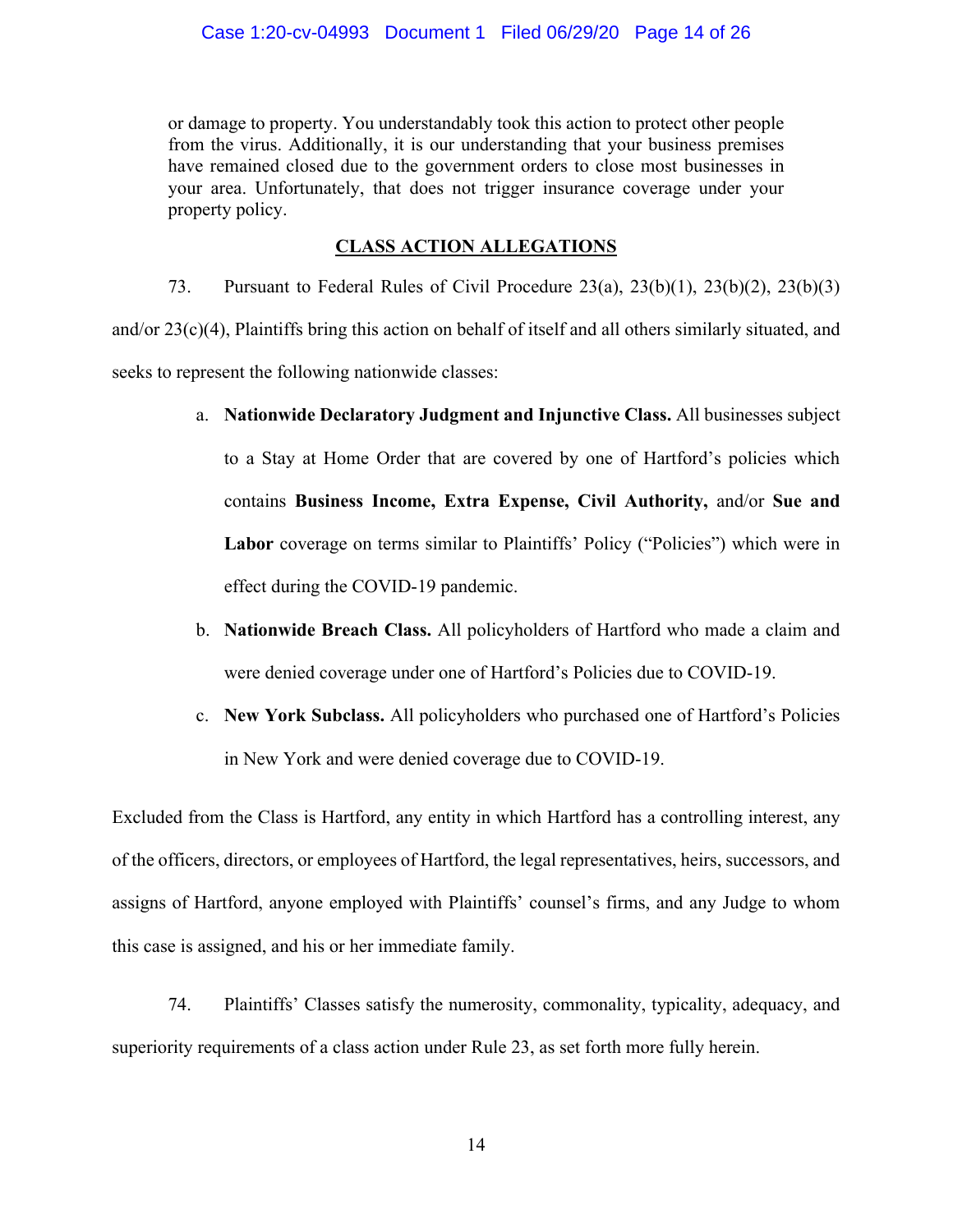### Case 1:20-cv-04993 Document 1 Filed 06/29/20 Page 15 of 26

75. **Numerosity**. COVID-19 has impacted thousands of businesses across the country and Hartford is a nationwide insurer with, on information and behalf, hundreds or more policies issued with the relevant provisions. Consequently, the Classes each number in at least the hundreds and most likely thousands, and thus the numerosity standard is satisfied. Moreover, because the members of the Classes are geographically dispersed across the country, and members of the Classes are geographically dispersed across the country, and members of the New York Subclass are geographically dispersed across the state, if not elsewhere, joinder of all Class members in a single action is impracticable. Class members and New York Subclass members may be informed of the pendency of this class action through direct mail or other means based on Hartford's records of its policyholders.

76. **Commonality**. There are questions of fact and law common to the Classes that predominate over any questions affecting only individual members. The question of law and fact common to the Class arising from Hartford's actions include, without limitation, the following:

- a. Do the Policies cover losses resulting from the COVID-19 pandemic?
- b. Do the Policies cover losses resulting from state and local Stay at Home Orders requiring the suspension or reduction in business?
- c. Has Hartford wrongfully denied claims for business losses resulting from COVID-19 and/or the Stay at Home Orders?
- d. Does the **Business Income** coverage of the Policies cover losses caused by suspension of business due to COVID-19 and/or the Stay at Home Orders?
- e. Does the **Civil Authority** coverage of the Policies cover losses caused by suspension of business due to Stay at Home Orders issued by state and local governments?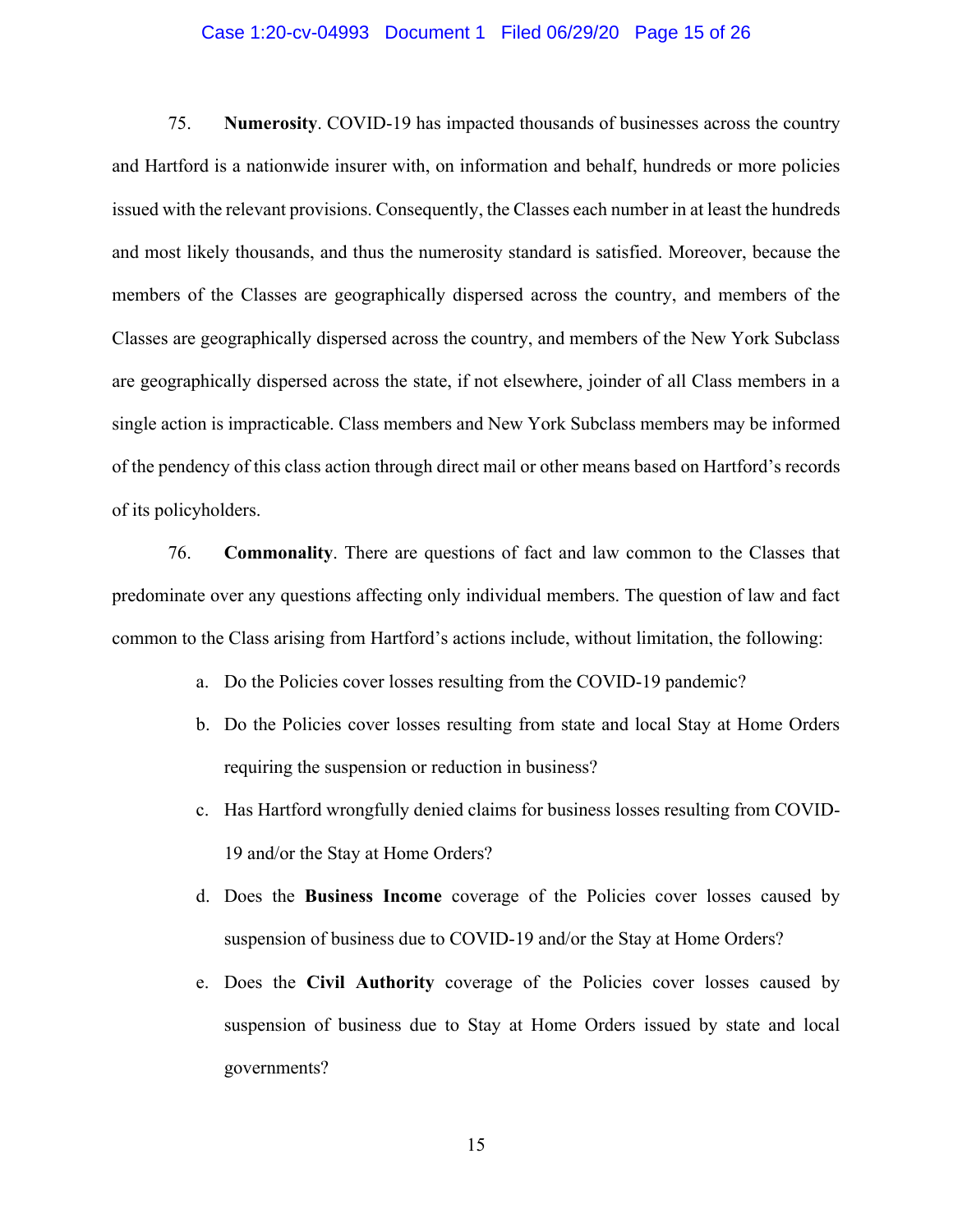- f. Does the **Extra Expense** coverage of the Policies cover losses incurred to minimize the harm to Plaintiffs and members of the Class' premises because of COVID-19 and/or the Stay at Home Orders?
- g. Does the **Sue and Labor** coverage of the Policies cover losses caused by suspension in business due to COVID-19 and/or Stay at Home Orders?

77. **Predominance**. The questions set forth above predominate over any questions affecting only individual persons, and a class action is superior with respect to considerations of consistency, economy, efficiency, fairness, and equity to other available methods for the fair and efficient adjudication of the claims asserted herein. Specifically, thousands of businesses are impacted by Hartford's denial of coverage for COVID-19 losses and their claims arise from a common factual predicate, which is the nationwide shutdown and suspension of activities due to the virus.

78. **Typicality**. Plaintiffs' claims are typical of those of the Classes as Plaintiffs were subject to the same or similar policy provisions and the losses for all members relate to COVID-19 and the related closure orders and the claims arise from the same legal theories.

79. **Superiority**. A class action is the appropriate method for the fair and efficient adjudication of this controversy. Hartford has acted or refused to act on grounds generally applicable to the Class and New York Subclass. The presentation of separate actions by individual Class members and New York Subclass members would create a risk of inconsistent and varying adjudications, establish incompatible standards of conduct for Hartford, and/or substantially impair or impede the ability of Class members to protect their interests.

80. **Adequacy**. Plaintiffs are an adequate representative of the Class and New York Subclass because they are a member of the Class and its interests do not conflict with the interests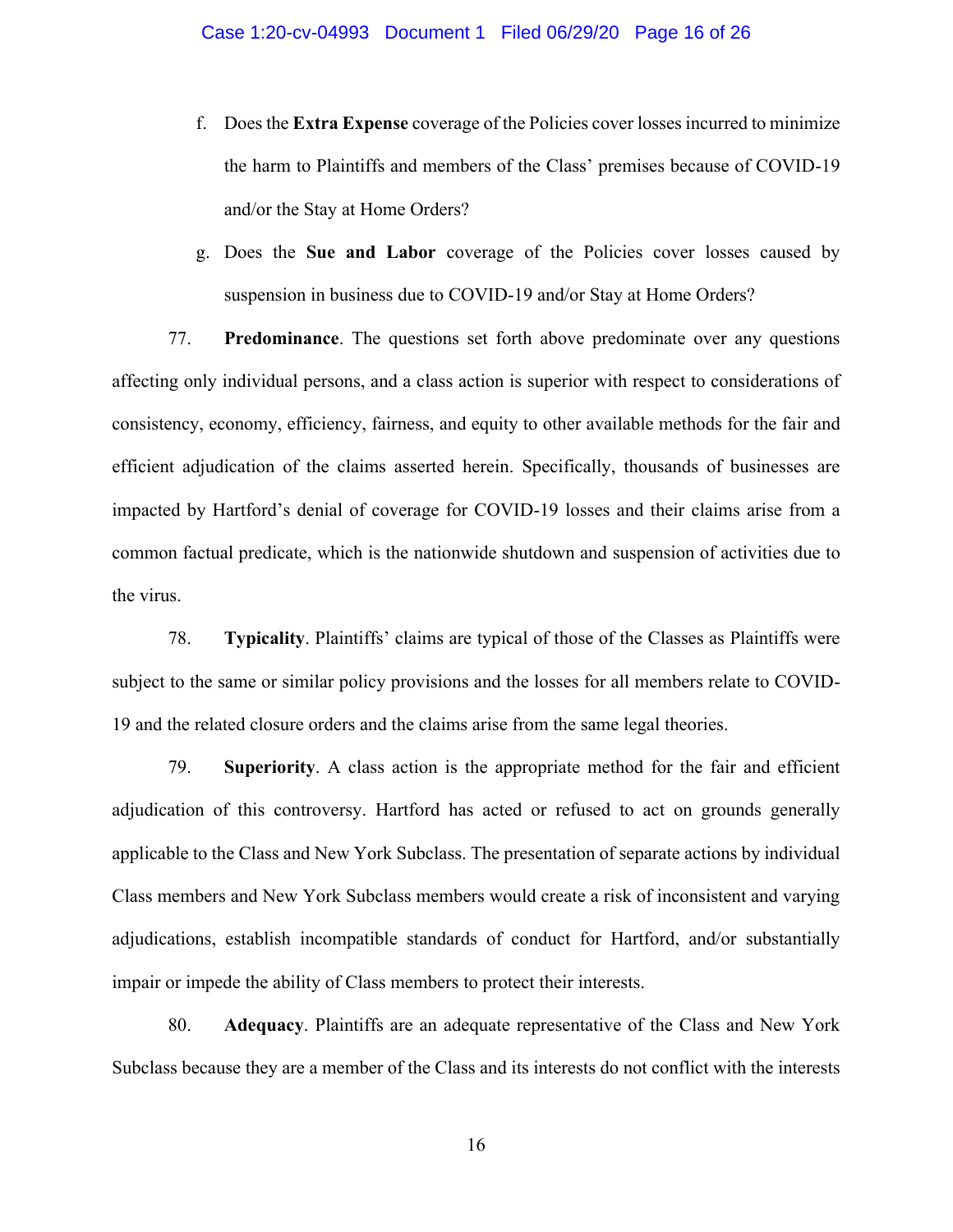of those it seeks to represent.

### 81. **Declaratory Relief and certification under Rule 23(b)(2) of the Federal Rules**

**of Civil Procedure**. On information and belief, Hartford has refused or intent to refuse, coverage due to COVID-19 business interruption and other covered losses for all, or most, policyholders with covered Policies and final injunctive and/or declaratory relief mandating that Hartford covers the losses of Class members is appropriate respecting the class as a whole.

82. **Issue Class and Modification of Class Definitions and Creation of Subclasses**.

In the alternative, Plaintiffs reserve the right to seek certification of one or more common issues pursuant to Rule 23(c)(4). In addition, Plaintiffs reserve the right to modify the definitions of the class and/or create subclasses either by amendment to the complaint or by motion for class certification, including but not limited to subclasses for policyholders with each of the following Policy provisions: **Business Income, Extra Expense, Civil Authority,** and/or **Sue and Labor**  and/or other subclasses as may be appropriate or necessary.

### **COUNT I – DECLARATORY AND INJUNCTIVE RELEF-- BUSINESS INCOME (On behalf of Nationwide Declaratory Judgment and Injunctive Class and New York Subclass)**

83. The preceding paragraphs are incorporated by reference as if fully alleged herein.

84. The Declaratory Judgment Act, 28 U.S.C. §§ 2201 and 2202, allows this Court to declare the rights and other legal relations of the parties to this dispute.

85. An actual controversy has arisen and now exists between Plaintiffs and the class, on the one hand, and Hartford, on the other hand, concerning the respective rights and duties of the parties under the Policies. In March 2020, Plaintiffs requested coverage for COVID-19 related losses. Hartford thereafter denied coverage.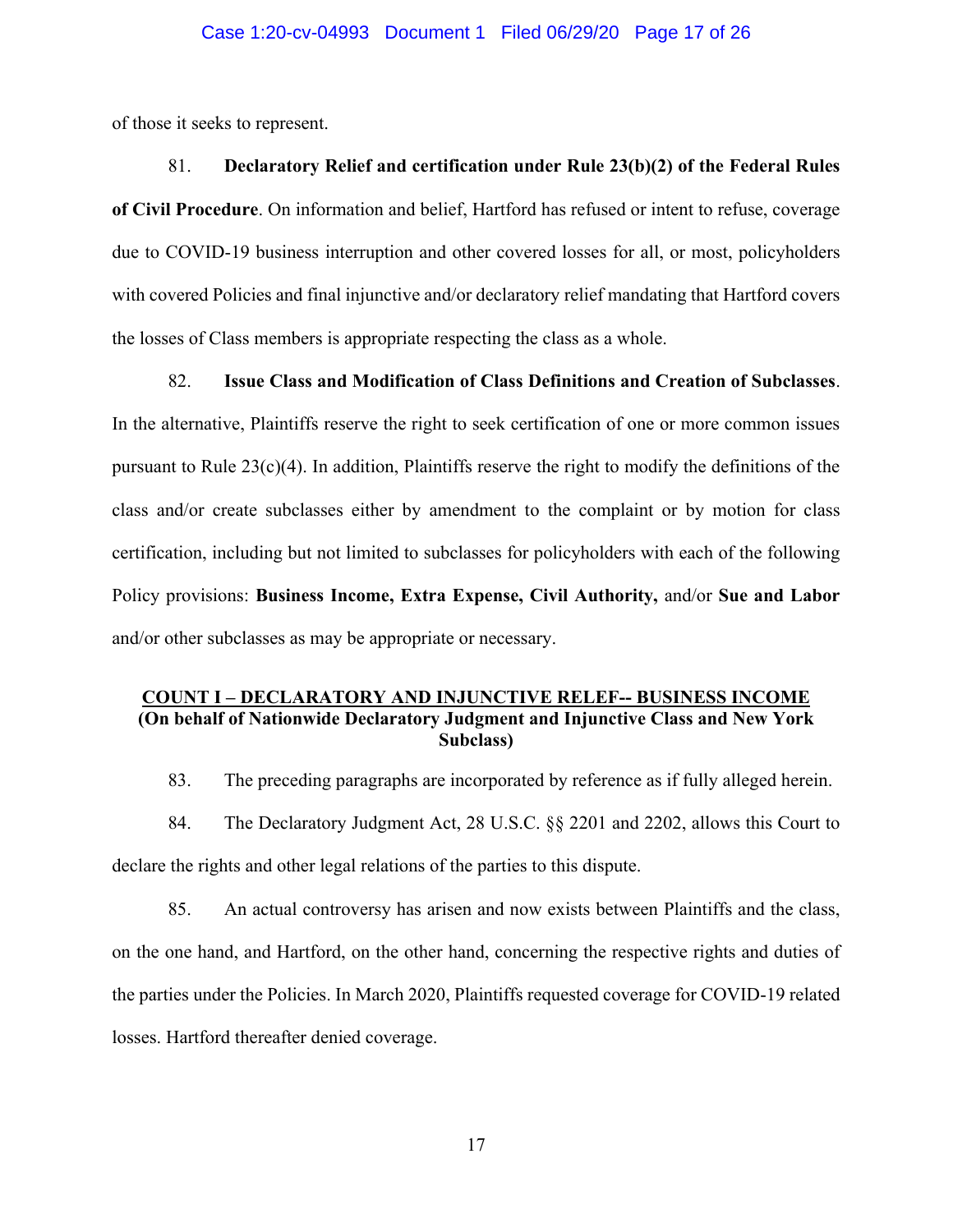### Case 1:20-cv-04993 Document 1 Filed 06/29/20 Page 18 of 26

86. Hartford is in breach of its obligations by refusing to provide coverage despite having sufficient information to evaluate and pay the claim. Moreover, upon information and belief, Hartford has refused other, similar claims claiming that COVID-19 losses are not covered by the Policy.

- 87. Plaintiffs contend that Hartford has breached the Policies in the following respects:
	- a. Plaintiffs and the class have suffered losses covered by the Business Income coverage in the Policies.
	- b. Hartford is obligated to pay Plaintiffs and the class for those losses.
	- c. Hartford has failed to pay Plaintiffs and the class for those losses.

88. Plaintiffs therefore seek a declaration of the parties' respective rights and duties under the Policies and requests the Court declare the aforementioned conduct of Hartford unlawful and in material breach of the policies so that future controversies may be avoided.

89. Pursuant to a declaration of the parties' respective rights and duties under the Policies, Plaintiffs further seek an injunction enjoining Hartford (1) from continuing to engage in conduct in breach of the Policies in regards to coverage decisions under the Business Income coverage; and (2) ordering Hartford to comply with the terms of the Policies in regard to coverage decisions.

### **COUNT II – BREACH OF CONTRACT – BUSINESS INCOME (On behalf of Nationwide Breach Class and New York Subclass)**

90. The preceding paragraphs are incorporated by reference as if fully alleged herein.

91. Plaintiffs and the class purchased property coverage policies from Hartford.

92. The Polices are valid and enforceable contracts between Hartford and Plaintiffs and class members.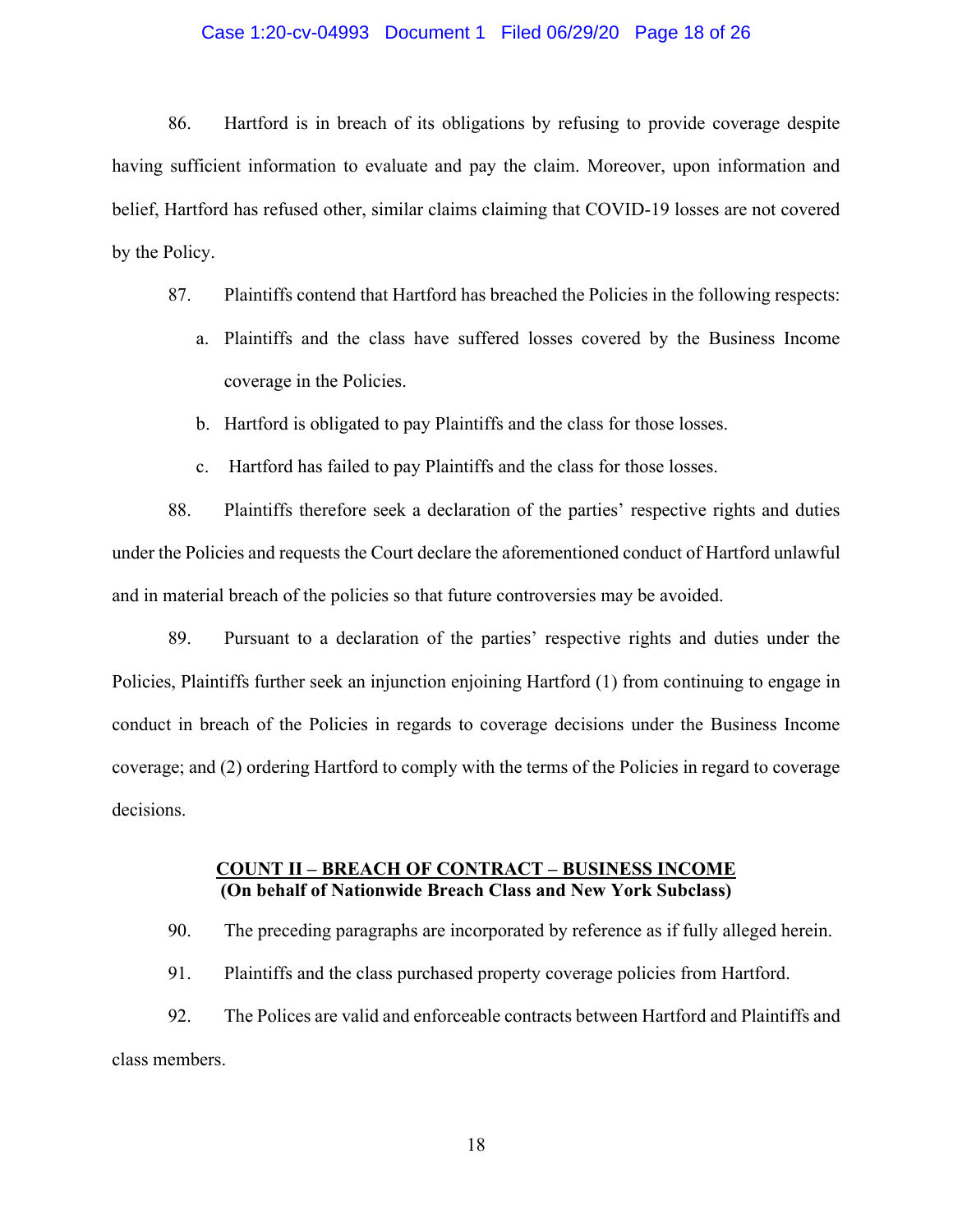### Case 1:20-cv-04993 Document 1 Filed 06/29/20 Page 19 of 26

93. Plaintiffs and the class substantially performed their obligations under the terms of the Policies including giving Hartford notice of the claim. Alternatively, Hartford has waived any terms or conditions of coverage and may not assert any term or condition in the Policy as a defense to liability.

94. Plaintiffs and the class have sustained a loss under the Business Income coverage in the Policies arising from the COVID-19 virus and associated state and local Stay at Home Orders.

95. Hartford has denied claims for Business Income coverage related to COVID-19 on a uniform and class-wide basis, breach of the Policies.

96. As a direct and proximate result of Hartford's breaches, Plaintiffs and the class have sustained damages in an amount to be determined at trial.

## **COUNT III – DECLARATORY AND INJUNCTIVE RELIEF – CIVIL AUTHORITY (On behalf of Nationwide Declaratory Judgment and Injunctive Class and New York Subclass)**

97. The preceding paragraphs are incorporated by reference as if fully alleged herein.

98. The Declaratory Judgment Act, 28 U.S.C. §§ 2201 and 2202, allows this Court to declare the rights and other legal relations of the parties to this dispute.

99. An actual controversy has arisen and now exists between Plaintiffs and the class, on the one hand, and Hartford, on the other hand, concerning the respective rights and duties of the parties under the Policies.

100. Plaintiffs contend that Hartford has breached the Policies in the following respects:

101. Plaintiffs and the class have suffered losses covered by the Civil Authority coverage in the Policies.

102. Hartford is obligated to pay Plaintiffs and the class for those losses.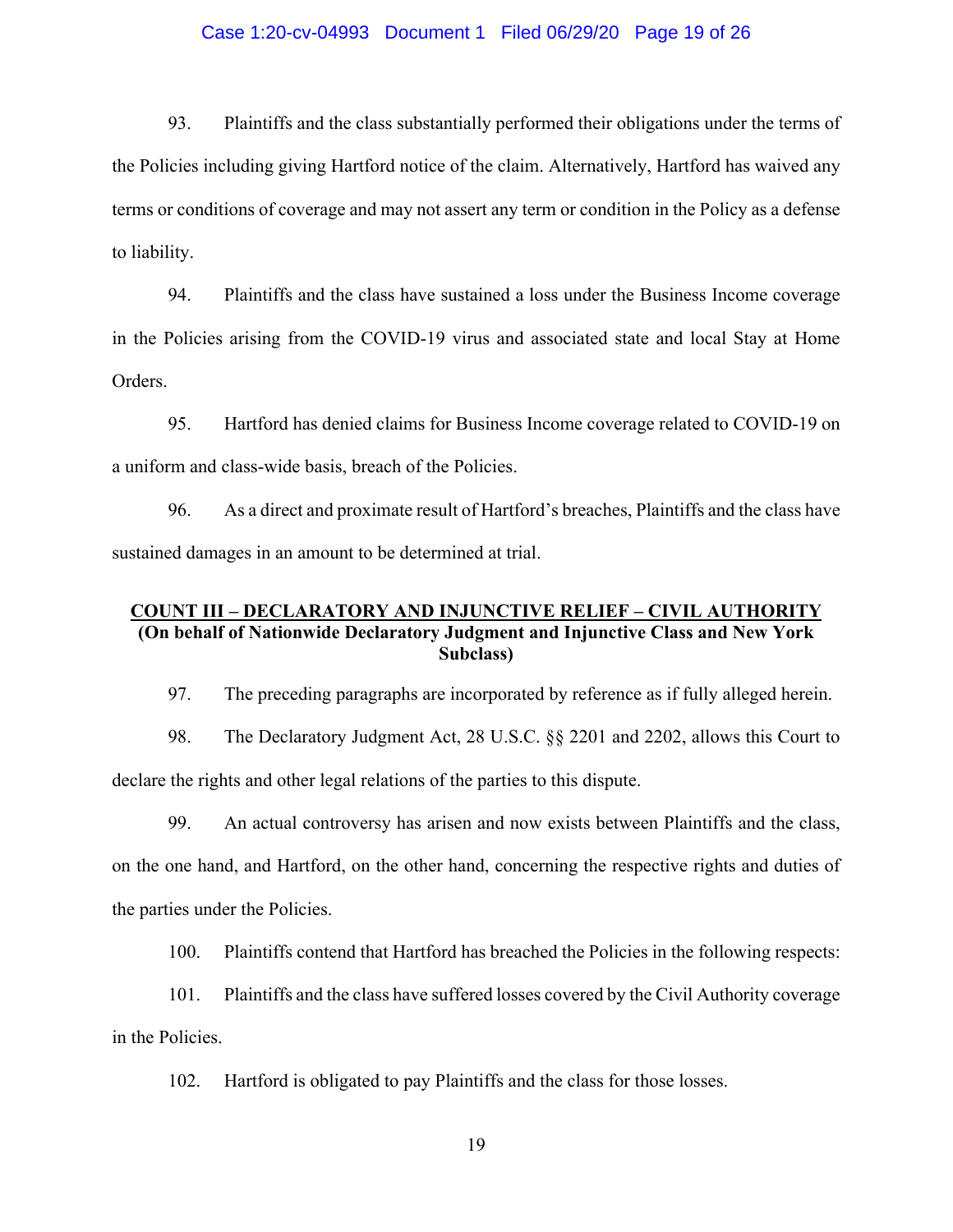### Case 1:20-cv-04993 Document 1 Filed 06/29/20 Page 20 of 26

103. Hartford has failed to pay Plaintiffs and the class for those losses.

104. Plaintiffs therefore seek a declaration of the parties' respective rights and duties under the Policies and requests the Court declare the aforementioned conduct of Hartford unlawful and in material breach of the Policies so that future controversies may be avoided.

105. Pursuant to a declaration of the parties' respective rights and duties under the Policies, Plaintiffs further seek an injunction enjoining Hartford (1) from continuing to engage in conduct in breach of the Policies in regards to coverage decisions under the Civil Authority coverage in the Policies; and (2) ordering Hartford to comply with the terms of the Policies in regards to coverage decisions.

## **COUNT V – DECLARATORY AND INJUNCTIVE RELEF – EXTRA EXPENSE (On behalf of Nationwide Declaratory Judgment and Injunctive Class and New York Subclass)**

106. The preceding paragraphs are incorporated by reference as if fully alleged herein.

107. The Declaratory Judgment Act, 28 U.S.C. §§ 2201 and 2202, allows this Court to declare the rights and other legal relations of the parties to this dispute.

108. An actual controversy has arisen and now exists between Plaintiffs and the class, on the one hand, and Hartford, on the other hand, concerning the respective rights and duties of the parties under the Policies.

109. Plaintiffs contend that Hartford has breached the Policies in the following respects:

110. Plaintiffs and the class have suffered losses covered by the Extra Expense coverage in the Policies.

111. Hartford is obligated to pay Plaintiffs and the class for those losses.

112. Hartford has failed to pay Plaintiffs and the class for those losses.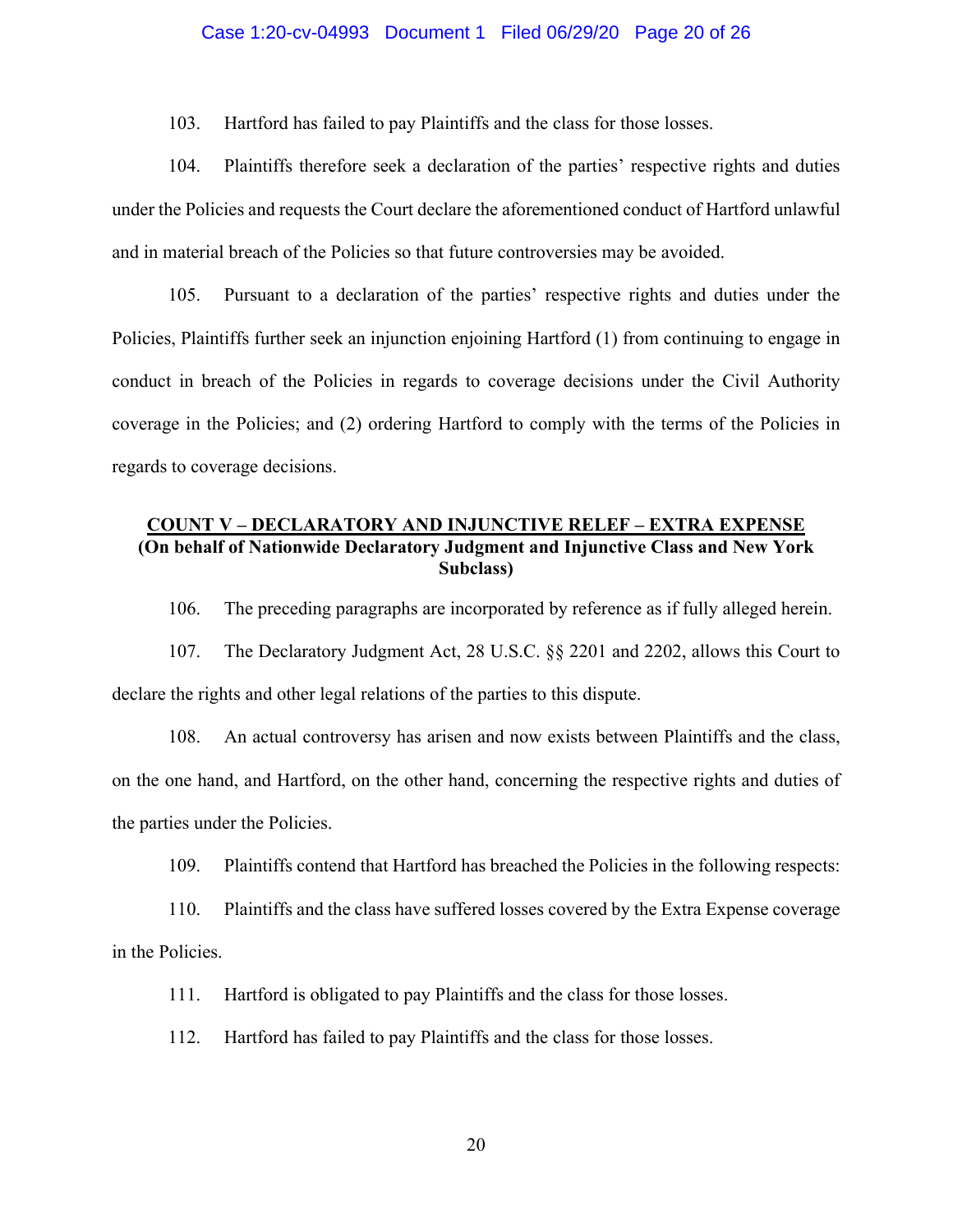### Case 1:20-cv-04993 Document 1 Filed 06/29/20 Page 21 of 26

113. Plaintiffs therefore seek a declaration of the parties' respective rights and duties under the Policies and requests the Court declare the aforementioned conduct of Hartford's unlawful and in material breach of the policies so that future controversies may be avoided.

114. Pursuant to a declaration of the parties' respective rights and duties under the Policies, Plaintiffs further seek an injunction enjoining Hartford (1) from continuing to engage in conduct in breach of the Policies in regards to coverage decisions under the Extra Expense coverage in the Policies; and (2) ordering Hartford to comply with the terms of the Policies in regards to coverage decisions.

### **COUNT VI – BREACH OF CONTRACT – EXTRA EXPENSE (On behalf of Nationwide Breach Class and New York Subclass)**

115. The preceding paragraphs are incorporated by reference as if fully alleged herein.

116. Plaintiffs and the class purchased property coverage policies from Hartford.

117. The Policies are valid and enforceable contracts between Hartford and Plaintiffs and class members.

118. Plaintiffs and the class substantially performed their obligations under the terms of the Policies including giving Hartford notice of the claim. Alternatively, Hartford has waived any terms or conditions of coverage and may not assert any term or condition in the Policy as a defense to liability.

119. Plaintiffs and the class have sustained a loss under the Extra Expense coverage in the Policies arising from COVID-19 virus and associated state and local Stay at Home orders.

120. Hartford has denied claims for recovery under the Extra Expense coverage in the Policies related to COVID-19 on a uniform and class-wide basis, in breach of the Policies.

121. As a direct and proximate result of Hartford's breaches, Plaintiffs and the class have sustained damages in an amount to be determined at trial.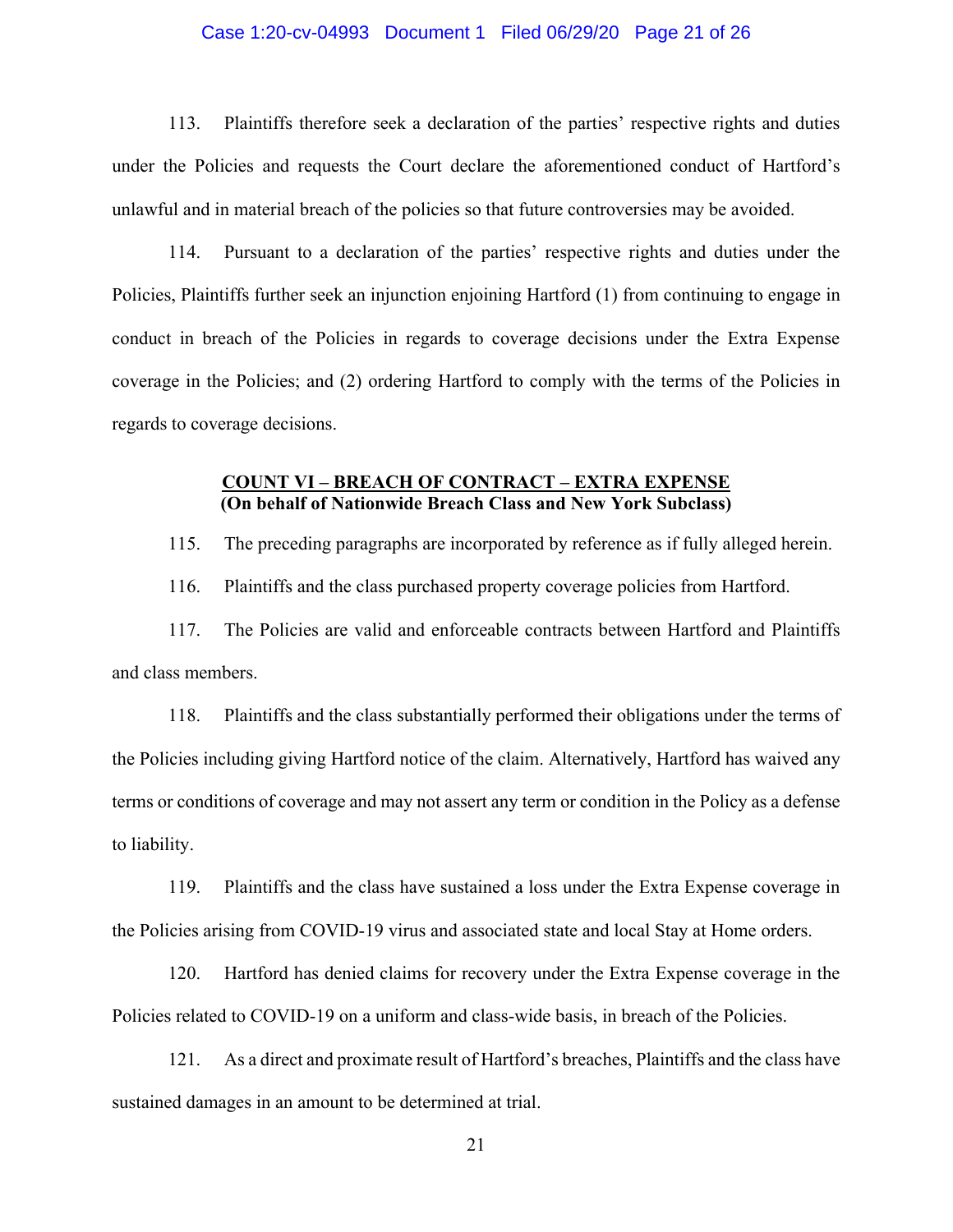### **COUNT VII – DECLARATORY AND INJUNCTIVE RELIEF – SUE AND LABOR (On behalf of Nationwide Declaratory Judgment and Injunctive Class and New York Subclass)**

122. The preceding paragraphs are incorporated by reference as if fully alleged herein.

123. The Declaratory Judgment Act, 28 U.S.C. §§ 2201 and 2202, allows this Court to declare the rights and other legal relations of the parties to this dispute.

124. An actual controversy has arisen and now exists between Plaintiffs and the class, on the one hand, and Hartford, on the other hand, concerning the respective rights and duties of the parties under the Policies.

125. Plaintiffs contend that Hartford has breached the Policies in the following respects:

126. Plaintiffs and the class have suffered losses covered by the Sue and Labor provision in the Policies.

127. Hartford is obligated to pay Plaintiffs and the class for those losses.

128. Hartford has not paid for those losses and is in breach.

129. Plaintiffs therefore seek a declaration of the parties' respective rights and duties under the Policies and requests the Court declare the aforementioned conduct of Hartford unlawful and in material breach of the Policies so that future controversies may be avoided.

130. Pursuant to a declaration of the parties' respective rights and duties under the Policies, Plaintiffs further seek an injunction enjoining Hartford (1) from continuing to engage in conduct in breach of the Policies in regards to coverage decisions under the Sue and Labor provision; and (2) ordering Hartford to comply with the terms of the Policies in regards to coverage decisions.

### **COUNT VIII – BREACH OF CONTRACT – SUE AND LABOR (On behalf of Nationwide Breach Class and New York Subclass)**

131. The preceding paragraphs are incorporated by reference as if fully alleged herein.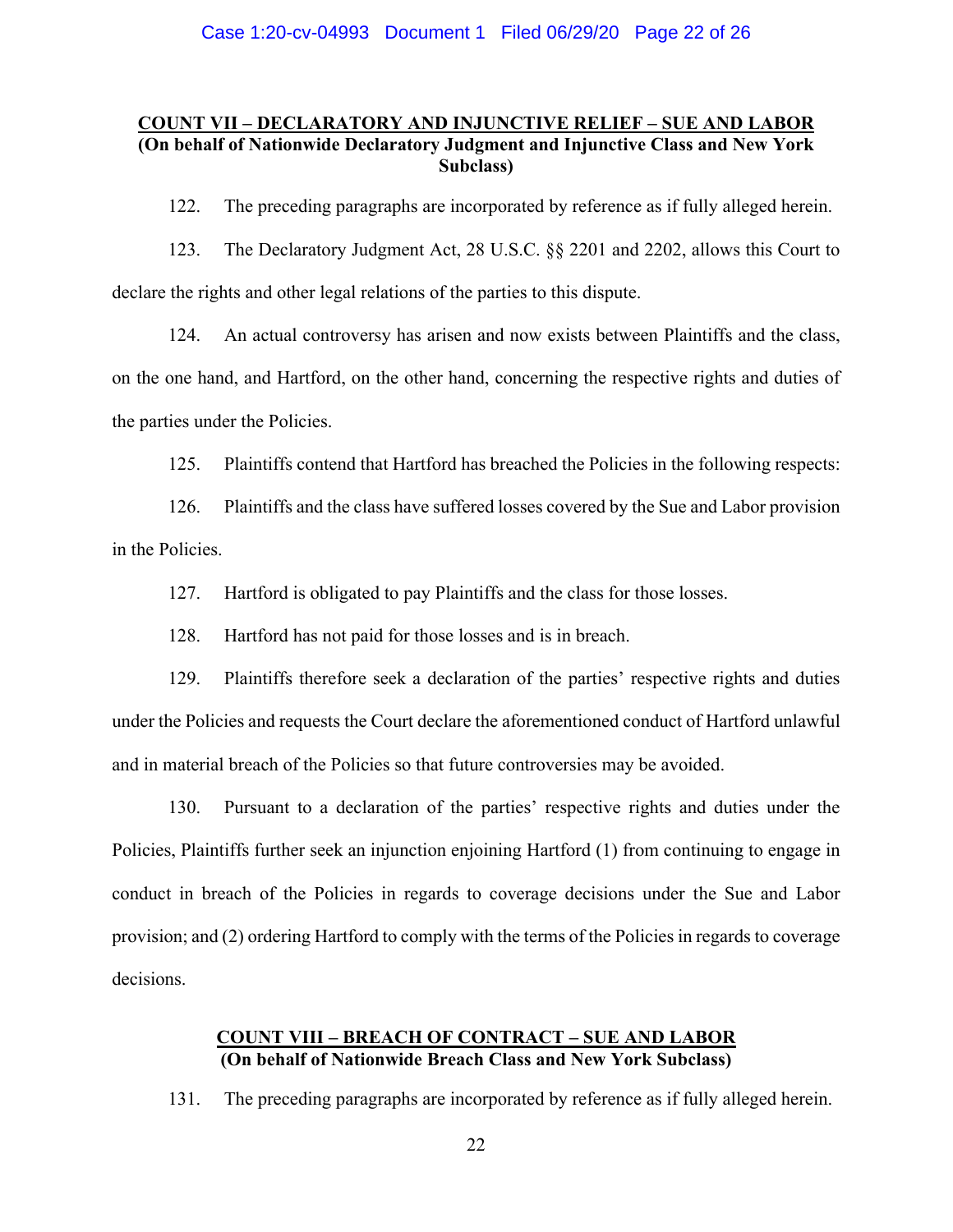### Case 1:20-cv-04993 Document 1 Filed 06/29/20 Page 23 of 26

132. Plaintiffs and the class purchased property coverage policies from Hartford.

133. The Policies are valid and enforceable contracts between Hartford and Plaintiffs and class members.

134. Plaintiffs and class substantially performed their obligations under the terms of the Policies including giving Hartford notice of the claim. Alternatively, Hartford has waived any terms or conditions of coverage any may not assert any term or condition in the Policy as a defense to liability.

135. Plaintiffs and the class have sustained a loss covered by the Sue and Labor provision in the Policies arising from the COVID-19 virus and associated state and local Stay at Home orders.

136. Hartford has not agreed to pay the claim under the Sue and Labor provision or requested a proof of loss. Instead, Hartford has requested information not necessary to determine coverage.

137. Hartford has denied claims for recovery under the Sue and Labor provision related to COVID-19 on a uniform and class-wide basis, in breach of the Policies.

138. As a direct and proximate result of Hartford's breaches, Plaintiffs and the class have sustained damages in an amount to be determined at trial.

#### **PRAYER FOR RELIEF**

WHEREFORE, Plaintiffs, individually and on behalf of all others similarly situated, requests relief and judgment against Hartford as follows:

> a. That the Court enter an order certifying the class, appointing Plaintiffs as representatives of the class, appointing Plaintiffs' counsel as class counsel, and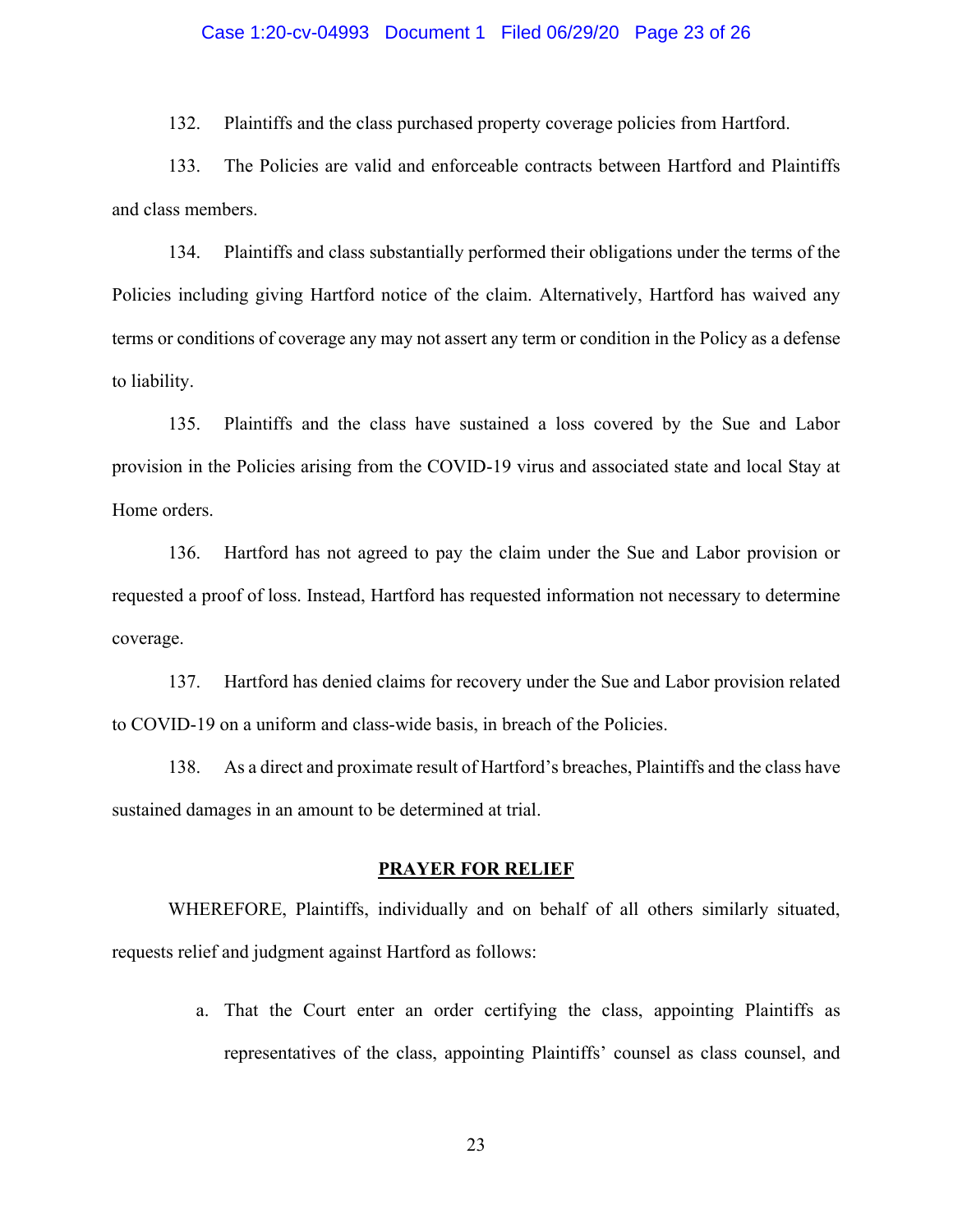directing that reasonable notice of this action, as provided by Federal Rule of Civil Procedure  $23(c)(2)$ , be given to the class;

- b. For a judgment against Hartford for the causes of action alleged against it;
- c. For compensatory damages in an amount to be proven at trial;
- d. For a declaration that Hartford's conduct as alleged herein is unlawful and in material breach of the Policy;
- e. For appropriate injunctive relief, enjoining Hartford from continuing to engage in conduct related to the breach of the Policy;
- f. For pre-judgment and post-judgment interest at the maximum rate permitted by law;
- g. For Plaintiffs' attorney's fees;
- h. For Plaintiffs' costs incurred; and
- i. For such other relief in law or equity as the Court deems just and proper.

# **DEMAND FOR JURY TRIAL**

Plaintiffs hereby demand a trial by jury on all issues so triable.

Date: June 29, 2020 Respectfully submitted,

# **KAPLAN GORE LLP**

By: /s/ Darren T. Kaplan Darren T. Kaplan, DK-8190 1359 Broadway Suite 2001 New York, NY 10018 Tel: (212) 999-7370 Fax: (404) 537-3320 dkaplan@kaplangore.com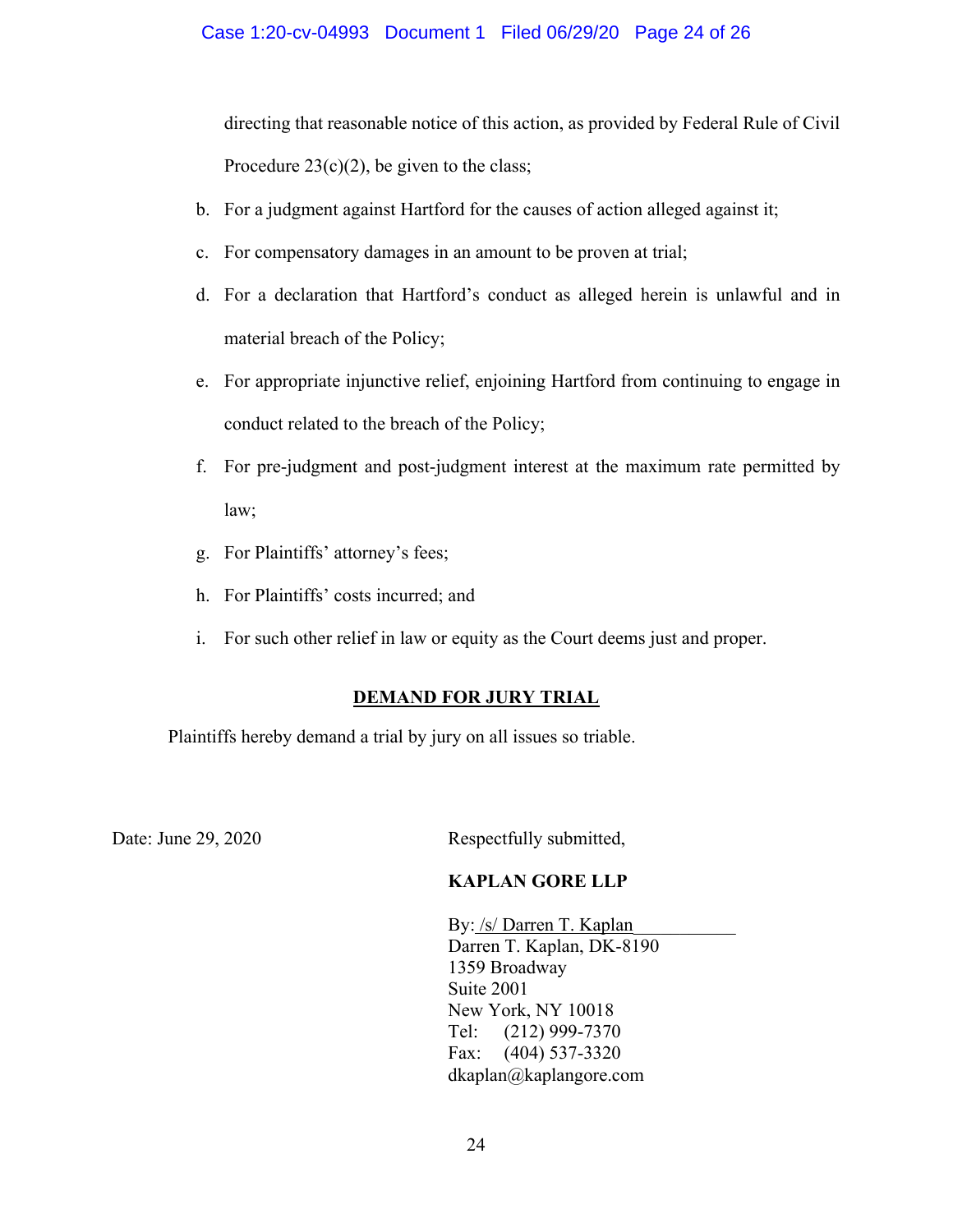### **STUEVE SIEGEL HANSON LLP**

Patrick J. Stueve KS Bar #13847 (*pro hac vice application forthcoming*) Bradley T. Wilder D. Kan #78301 (*pro hac vice application forthcoming*) Curtis Shank KS Bar #26306 (*pro hac vice application forthcoming*) 460 Nichols Road, Suite 200 Kansas City, Missouri 64112<br>Telephone: 816-714-7100 Telephone: 816-714-7100 Facsimile: 816-714-7101 Email: stueve@stuevesiegel.com Email: wilders@stuevesiegel.com Email: shank@stuevesiegel.com

### **LANGDON & EMISON LLC**

J. Kent Emison D.Kan. #78360 (*pro hac vice application forthcoming*) 911 Main Street PO Box 220 Lexington, Missouri 64067 Phone: (660) 259-6175 Fax: (660) 259-4571 kent@lelaw.com

### **MILLER SCHIRGER LLC**

John J. Schirger D. Kan. #78228 (*pro hac vice application forthcoming*) Matthew W. Lytle D. Kan. #78109 (*pro hac vice application forthcoming*) Joseph M. Feierabend D. Kan. #78350 (*pro hac vice application forthcoming*) 4520 Main Street, Suite 1570 Kansas City, MO 64111 Telephone: (816) 561-6500 Facsimile: (816) 561-6501 jschirger@millerschirger.com mlytle@millerschirger.com jfeierabend@millerschirger.com